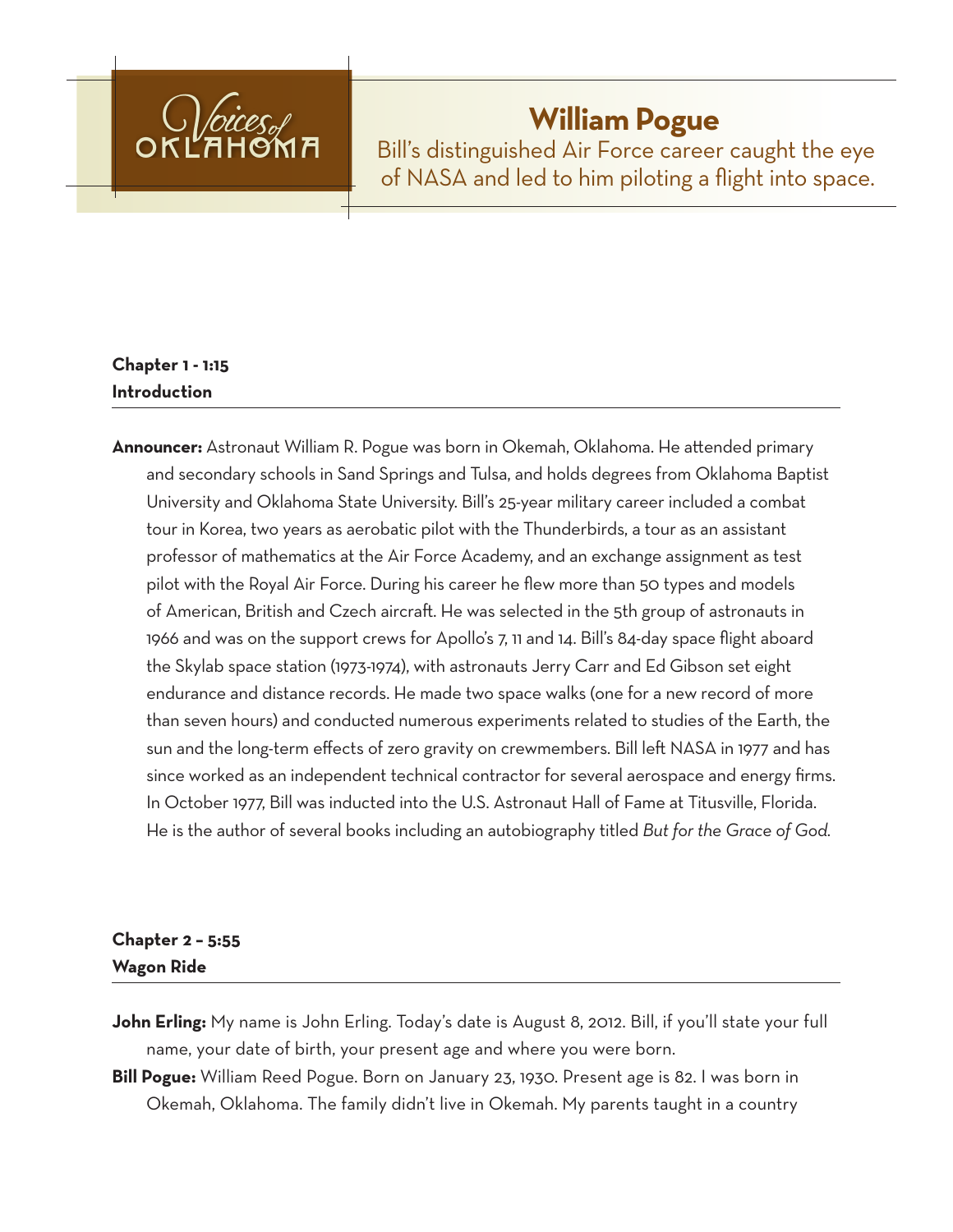school where there was no medical assistance, so I used to get calls from my parents on my birthday and they would review this great adventure they had, because there was three feet of snow on the ground, so Dad tried to use a Chevy—Chevrolet—to travel to Okemah, and he had to give it up. He had to borrow a wagon and a team of mules to take my mother to Okemah to the doctor because she was in labor. Anyway, it took like eight hours. You've ridden in a wagon?

- **JE:** Yes. I can't imagine.
- **BP:** Oh, boy! You know, that's tough.
- **JE:** Yeah.
- **BP:** Anyway, they made it. I was born about eight hours after they got to my cousin's house. He lived there.
- **JE:** That's where you were born.
- **BP:** That's right.
- **JE:** In Okemah.
- **BP:** Correct.
- **JE:** Then your home actually…
- **BP:** It was a rural community is what it was. It wasn't a town. Of course, I don't remember anything about that, but they had got another school. He was hired as a principal for a place that is close to Depew, Oklahoma. That's where we went to get the groceries and so forth.
- **JE:** Yeah.
- **BP:** But we lived out—it was really in the boonies. It was back during the time when they were doing a lot of oil exploration. I don't remember, but my parents had told me about it. One of the wells caught fire and it was roaring all night long. Finally when it stopped, everybody woke up. (Laughs)
- **JE:** (Chuckles)
- **BP:** Because they got used to the noise.
- **JE:** Also a question I'd like to ask you, where are we recording this interview?
- **BP:** We're in Bella Vista, Arkansas. My wife Jean and I had a place out in Madison County, which is about 40 miles to the east of here, and finally we moved into Bella Vista. This is a very nice community. Very quiet.
- **JE:** Your mother's name, maiden name, where she was born, where she grew up.
- **BP:** Her name was Margaret Frances McDow. M-c-D-o-w. She was born in Stigler, Oklahoma. She grew up in Stigler. She went to Oklahoma A&M and my dad did too. They were both school teachers.
- **JE:** What was her personality like?
- **BP:** She was very peaceful. A very quiet person. Very loving. I had a very healthy home life.
- **JE:** And your father's name and where he grew up?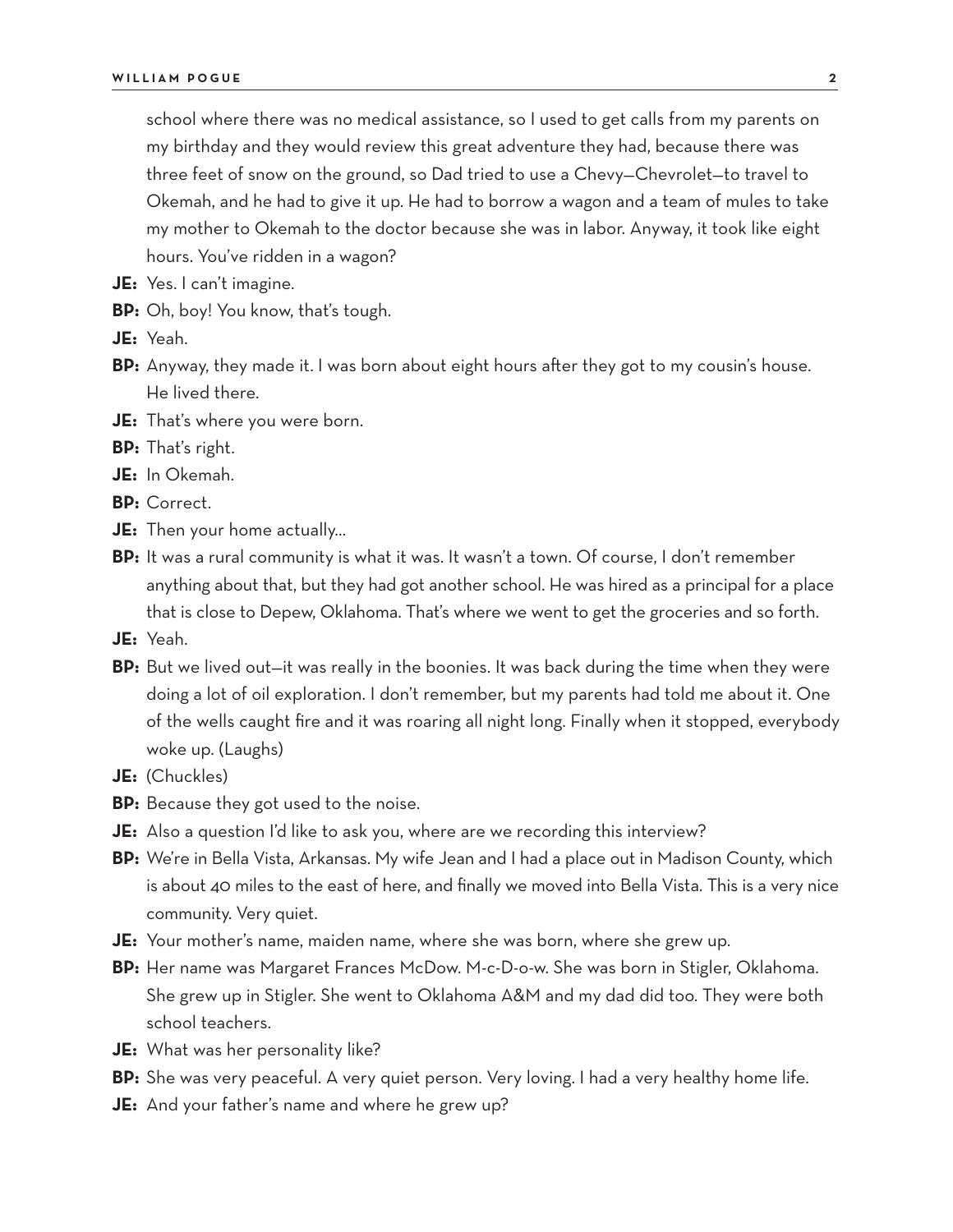- **BP:** Alex Wallace Pogue. The first few years they lived in Arkansas, south of Fort Smith. This was back during the Depression and the life was not so bad, really. When we lived out in the country, everybody had plenty of food stuff because they raised their own food. Dad would take me out when they were making sorghum molasses. He just wanted me to get a sort of an education as to what life was like then. It was a good life. The only thing that I could think of that was subpar was medical assistance. Most people just didn't go to the doctors very much, you know, but they worked hard and so they were usually in good physical condition.
- **JE:** Both your parents were teachers.
- **BP:** Yes. Now, my mother stopped teaching after about four or five years.
- **JE:** Did you have brothers and sisters?
- **BP:** Yes, I had two brothers and two sisters. One of them passed away several months ago and that was my older sister. I have a younger sister and two brothers that live in the Tulsa area.
- **JE:** Your education—first school you went attended.
- **BP:** It was at Shady Glen.
- **JE:** And where is that?
- **BP:** Nowhere. (Chuckles) My mom just hated it. She called it living in the sticks. All the natural sounds—the birds and the coyotes barking and all that, yipping. We lived there for two years and I went to first grade there. But I thought it was a nice place.
- **JE:** Shady Glen, though. Where is it in Oklahoma?
- **BP:** Oh, excuse me. I would say about four or five miles south of Depew.
- **JE:** Okay. You started first grade at a pretty early age.
- **BP:** Five.
- **JE:** Five years old.
- **BP:** Yeah.
- **JE:** Was that ahead of schedule?
- **BP:** It was a necessity. Mother was teaching. It wasn't until the following year that an uncle came and stayed with us and could take care of the kids. But primarily I started school because she was my sitter, so to speak.
- **JE:** Yeah. Was she ever your teacher?
- **BP:** Yes.
- **JE:** So what is your remembrance about first grade, second grade? Anything stand out in your mind?
- **BP:** Oh, yes. Mother was kind and loving but she was also the disciplinarian. She had four grades in one room and Dad had the other grades. I think he went through the eighth grade, and that's when they had four years of high school. The drill was that she would start on one side of the room and work with the first, second, third, fourth grades. So one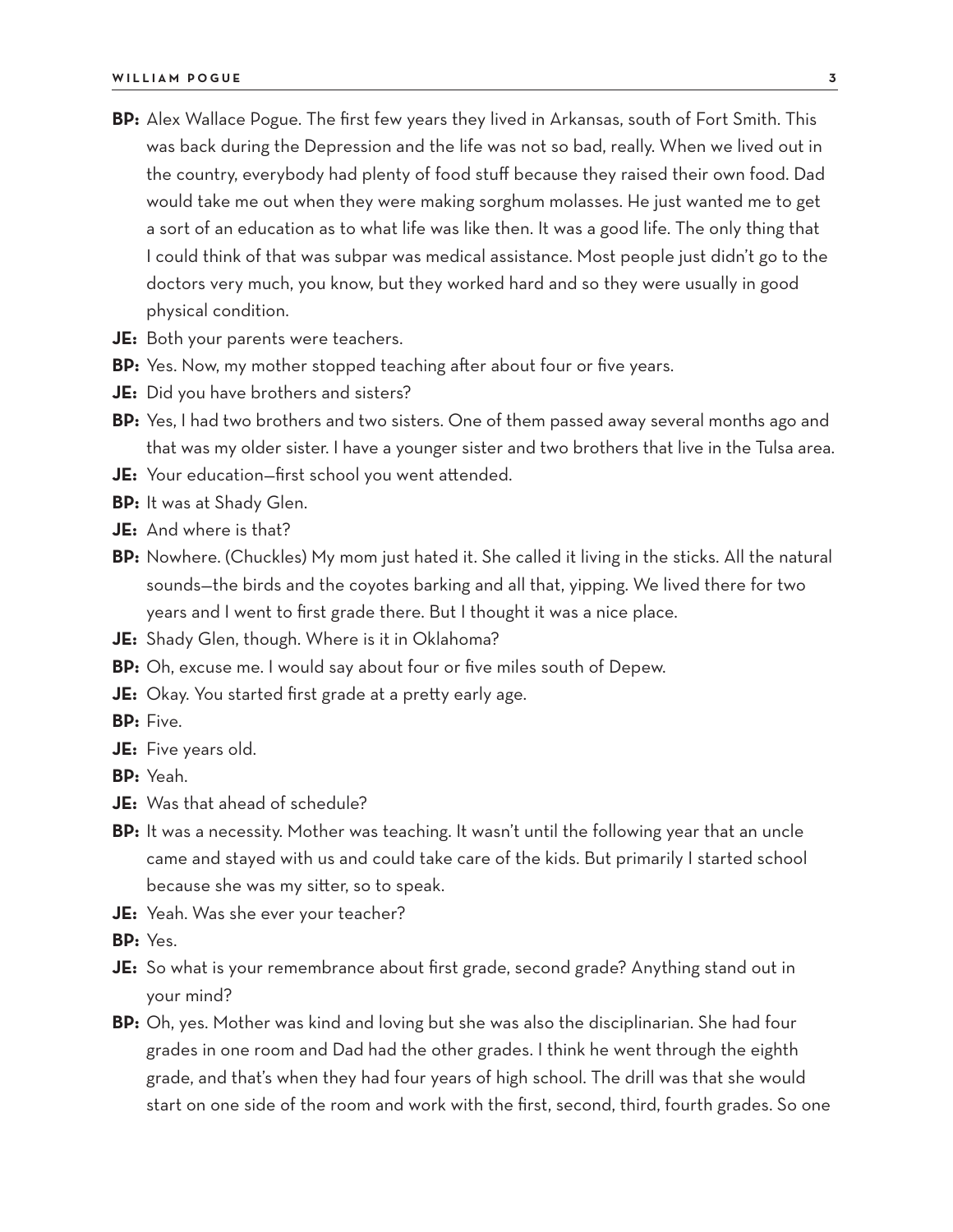day I was just a little bit boisterous and so she said, "I want you to go out there and get me some twigs." Well, I thought that would be really neat because it got me out of the classroom. She said, "Bring me two." And I brought her four or five. Well, what it was, it was a switch. She grabbed me and set my legs on fire. In retrospect, looking back on it, it got deathly silent in the room. (Chuckles)

**JE:** I'll bet.

**BP:** But I never did that again. She didn't have to do that again.

## **Chapter 3 – 4:55 Dust and Cotton Bowl**

- **JE:** In the '30s, you remember the dust storms, the Dust Bowls?
- **BP:** Oh, yeah. I remember we had moved to a new location that's close to Drumright—actually sort of between Cushing and Drumright—but it's still out in the country. I can remember Mother had some gauze. She would wet the gauze and put it over our face so we could breathe through that gauze. I can remember waking up in the morning and having dirt I had been breathing in that this thing had acted like a filter and it had absorbed a lot of that dust, that real fine dust. It looked kind of nasty but it saved us a lot of pain, I think, as far as health was concerned. Those dust storms were terrible.
- **JE:** So you'd see dust clouds?
- **BP:** Yes. In fact, later on when I was flying for the Air Force I recall I was at 30,000 feet over someplace in Oklahoma and I was in dust—at 30,000 feet.
- **JE:** (Chuckles)
- **BP:** It was nasty.
- **JE:** You moved around a lot, I believe, right?
- **BP:** Yes.
- **JE:** Was school fun for you?
- **BP:** I enjoyed school.
- **JE:** Was reading interesting?
- **BP:** I read a lot.
- **JE:** Science or math? Did that pick up early?
- **BP:** Yeah. Of course, they were rudimentary, but I enjoyed school.
- **JE:** We're also talking about the time of the Depression back then. With your parents working as a school teacher, then you never really felt any wants during the Depression.
- **BP:** No.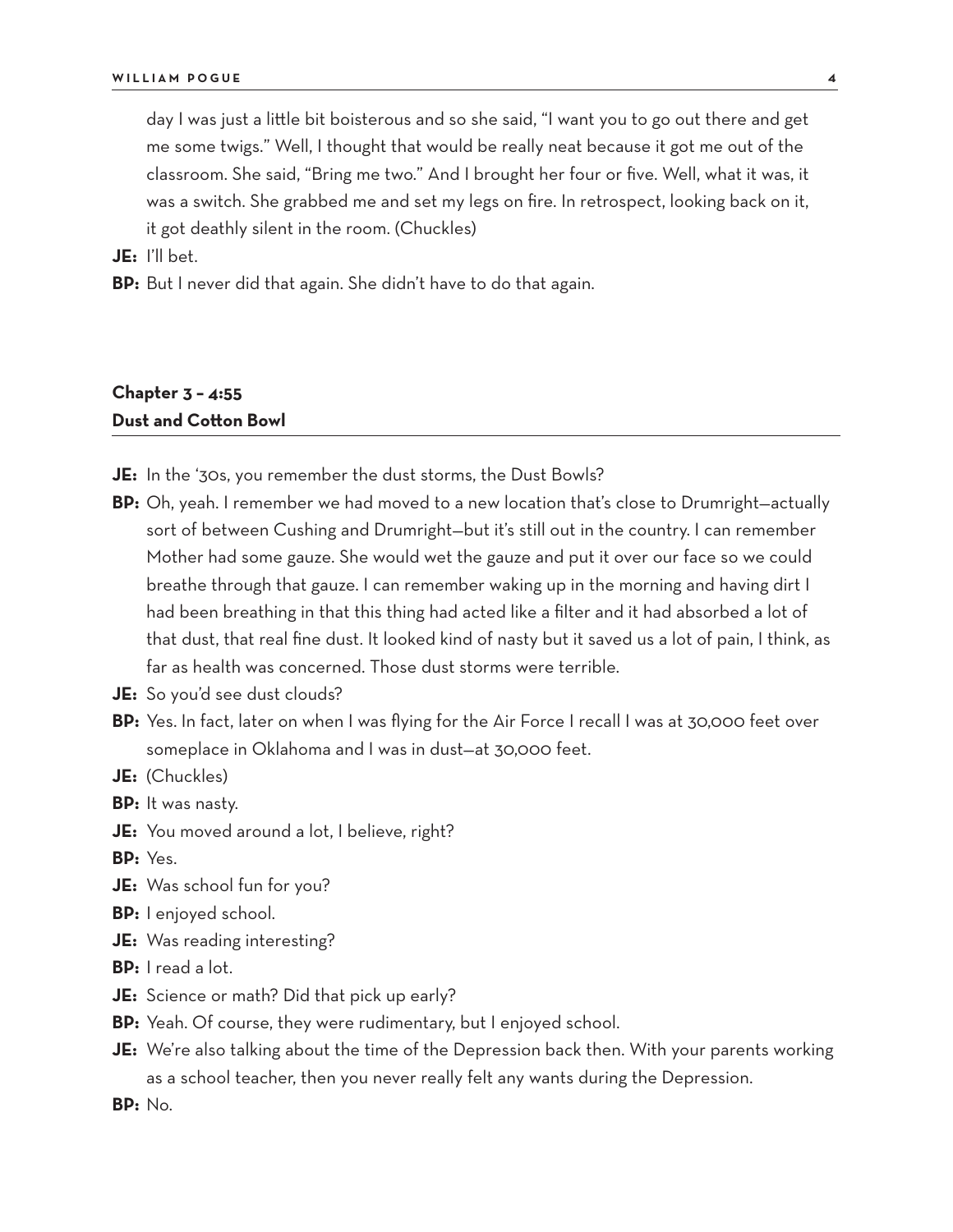**JE:** Were there neighbors around who you knew that perhaps…

**BP:** Yes.

- **JE:** Needed or maybe even moved on as many did to California?
- **BP:** Oh, that's right. They did. They moved to California. Well, I remember Tom Stafford and I were in California. We were in the space program.
- **JE:** Astronaut Tom Stafford who was also from Oklahoma.
- **BP:** Correct. He was introducing me and Pete Conrad made some slur about Okies, and Tom said, "You better be careful. We took California without firing a shot!" (Chuckles)
- **JE:** (Chuckles) Well, let me just go back to the WPA projects, Works Progress Administration.
- **BP:** Yeah, they gave people jobs. That was really fortunate for the people because it was a little bit of cash flow.
- **JE:** You saw some of those projects underway?

**BP:** Oh, yeah.

- **JE:** What kind of projects?
- **BP:** What I saw is they were working on roads. Now, I had a cousin that worked for the CCC camps—my cousin Kenneth was at one of those camps. It was very much like a military situation. Everybody was happy. They had that work. Kenneth—his mother had passed away—and he sent money to his father and that helped them out considerably.
- **JE:** Mm hmm.
- **BP:** And then in his senior year, Kenneth came and stayed with us because it was convenient. He was really a good basketball player and Dad was a coach. Anyway, it was kind of an interesting time to be alive because of the uncertainty involved. And then, of course, as Europe got engulfed in war, everything changed.
- **JE:** Didn't you pick cotton as a young boy?

**BP:** Yes.

- **JE:** How old were you then about?
- **BP:** I was about 11.
- **JE:** Tell us about that experience.
- **BP:** Well, cotton pickers are the greatest invention in the world as far as I'm concerned.
- **JE:** The machinery.
- **BP:** Now what I did was, we had the professional cotton pickers. These people had a bag about 10 feet long and they'd drag that thing. As soon as the bag filled up, they'd go weigh it, and they would write it down in a book and so forth because that's how they got paid. Now the people who lived on the farm, they didn't get paid. They just worked. What I was doing was following the other people and I was cleaning the bowls out if they didn't get all of the cotton, so my fingers started getting really sore because bowls are hard and sharp after the cotton has been pulled out of them.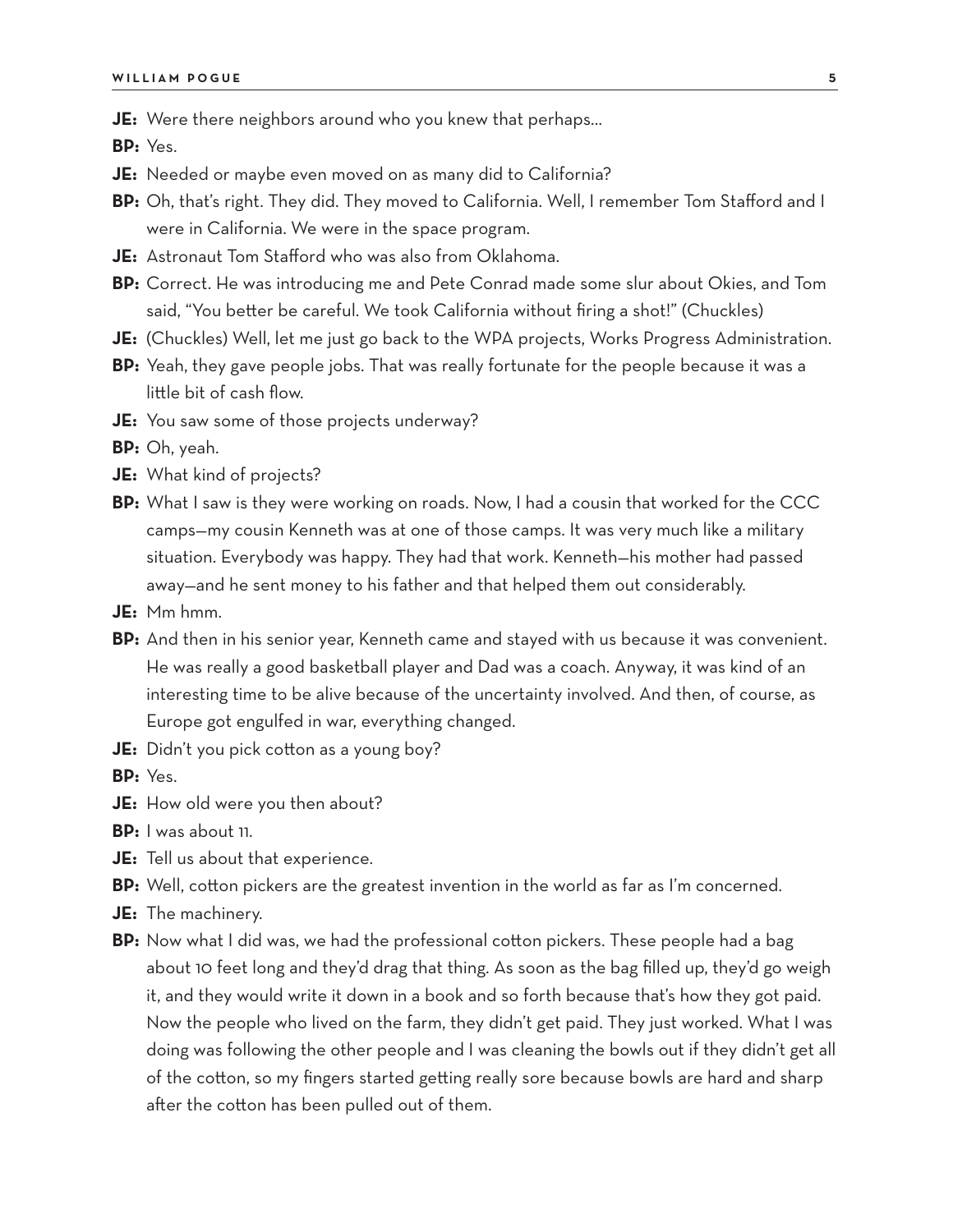**JE:** The bowl actually houses the cotton.

**BP:** The cotton.

**JE:** Right.

**BP:** I'd –how in the world do these people put up with that pain? I looked at their hands. And you've heard the expression "Keep your cotton-pickin' hands off of me?"

- **JE:** Yes. (Chuckles)
- **BP:** Well, that's not a joke. I mean their hands are all rough and ruddy. They toughed up their fingers and so forth, but they looked horrible and that's no way to live. When I was working on the International Space Station in Huntsville, Alabama, they'd grow a lot of cotton down there and I had a good friend there, and so I said, "Do you know anybody around here who has a cotton patch?" And he said, "Oh, yeah." He said, "about half a dozen people in the church." Of course, now they have these big machines, so I got to go see one and see how it worked. I was just fascinated by the mechanized cotton pickers.
- **JE:** The—as you call them—professional pickers back then, they were mostly black were they? American…

**BP:** No.

- **JE:** No?
- **BP:** No, we didn't have too many blacks in the area where we lived.

## **Chapter 4 – 3:50 First Plane Ride**

- **JE:** When do you think you were first fascinated by airplanes?
- **BP:** I would have been about 10. In fact, I was in a cotton field. There was a flight from Tulsa to Oklahoma City and back. They were DC-2's. That was the predecessor to the DC-3 and they didn't make very many of the DC-2's because they improved the design. And I looked up and I saw this thing, this DC-2. I thought, boy, that is really a pretty piece of equipment, you know. I watched it until it flew out of sight. And I think that was the first time I really got the urge to want to be a pilot, watching that piece of equipment. Of course, now they're real antiques, but at that time I was really impressed.
- **JE:** That's when the light bulb went on.

**BP:** Yeah.

- **JE:** Did you witness barnstormers back then?
- **BP:** Oh, yes. They traveled all over the country and it gave rise to people. They charged five dollars for 15 minutes or five minutes or something like that. That's a lot of money back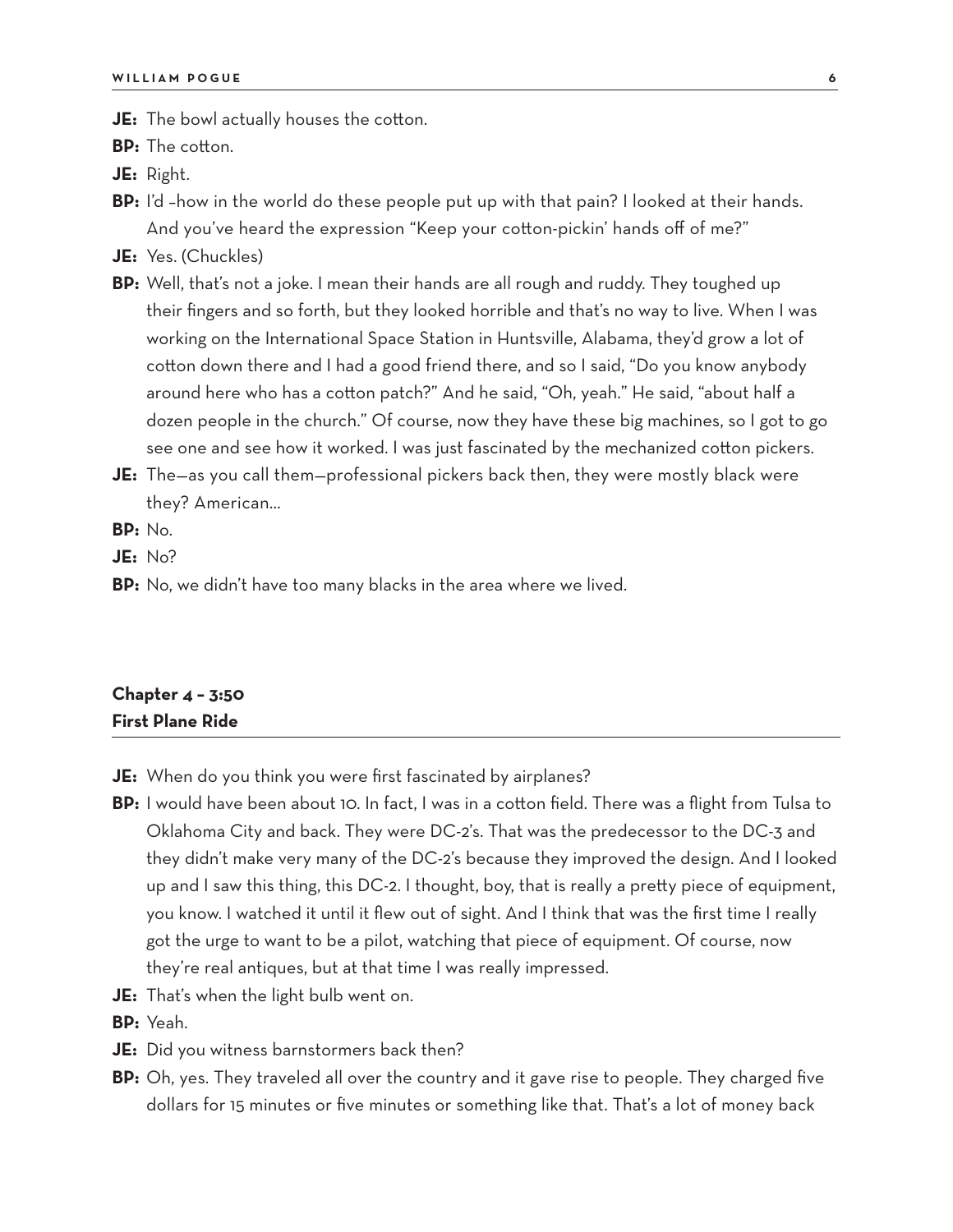then. That was over a day's wages. Anyway, they traveled—they would come in and they would find a big flat field, and land. And, of course, they would fly around the area first and the curiosity seekers would come to look at the equipment. I was at Highway 99 and I saw the planes headed for a certain area and I knew it was a big flat spot, so I knew they were going to land, and I went over there and they had a beautiful Beechcraft biplane. They also had a Ford Tri-motor. They said that about 11:00 they would take off, they'd go up and they would do a loop with this Ford Tri-motor. And I thought, boy, that doesn't look like it has that much performance. But they took off and they got up to about 3,000 feet. The guy put this thing into a dive and he pulled it up and went to the vertical and then just did a solid falling leaf to finish the loop. Well, it wasn't much of a loop but I had to give him credit for having a lot of spunk to even try it with a tri-motor. The sides of this fuselage were corrugated aluminum. It looked like a piece of agricultural equipment more than an aircraft.

- **JE:** (Chuckles)
- **BP:** But the Beechcraft was a beautiful airplane.
- **JE:** What day was your first plane ride?
- **BP:** Oh, yeah. It was at Cushing, Oklahoma. I can't remember what the date was, but it was in the summer.
- **JE:** Yeah.
- **BP:** Of '46. I had turned 16 and I could get flight instruction. I had saved up my money and my cousin lived in Drumright. I was visiting him. He says, "You know, we can hitchhike over to Cushing and you can get an instructional flight in a Piper Cub." And I said, "Okay!" So we got over there and I paid him, I think it was \$15. He took me up and he gave me some instruction, and I was doing stalls and so forth.
- **JE:** Your first plane ride.
- **BP:** First plane ride. And then my dad found out that I had been flying. He said, "That's ridiculous." He said, "You're not going to waste your money taking flight instruction." So I didn't get to fly any until I joined the Air Force.
- **JE:** So that was quite a few years.
- **BP:** Oh, yeah.
- **JE:** Yeah. And \$15 was a lot of money.
- **BP:** Yeah.
- **JE:** Where did you get that at 16?
- **BP:** I was a janitor at the church, a Baptist church in Sand Springs. It was called Broadway Baptist Church and it moved—the church—but it still kept the same name. It was on Broadway.
- **JE:** Alright. So you moved to Cushing and your dad was looking for work…

**BP:** Yes.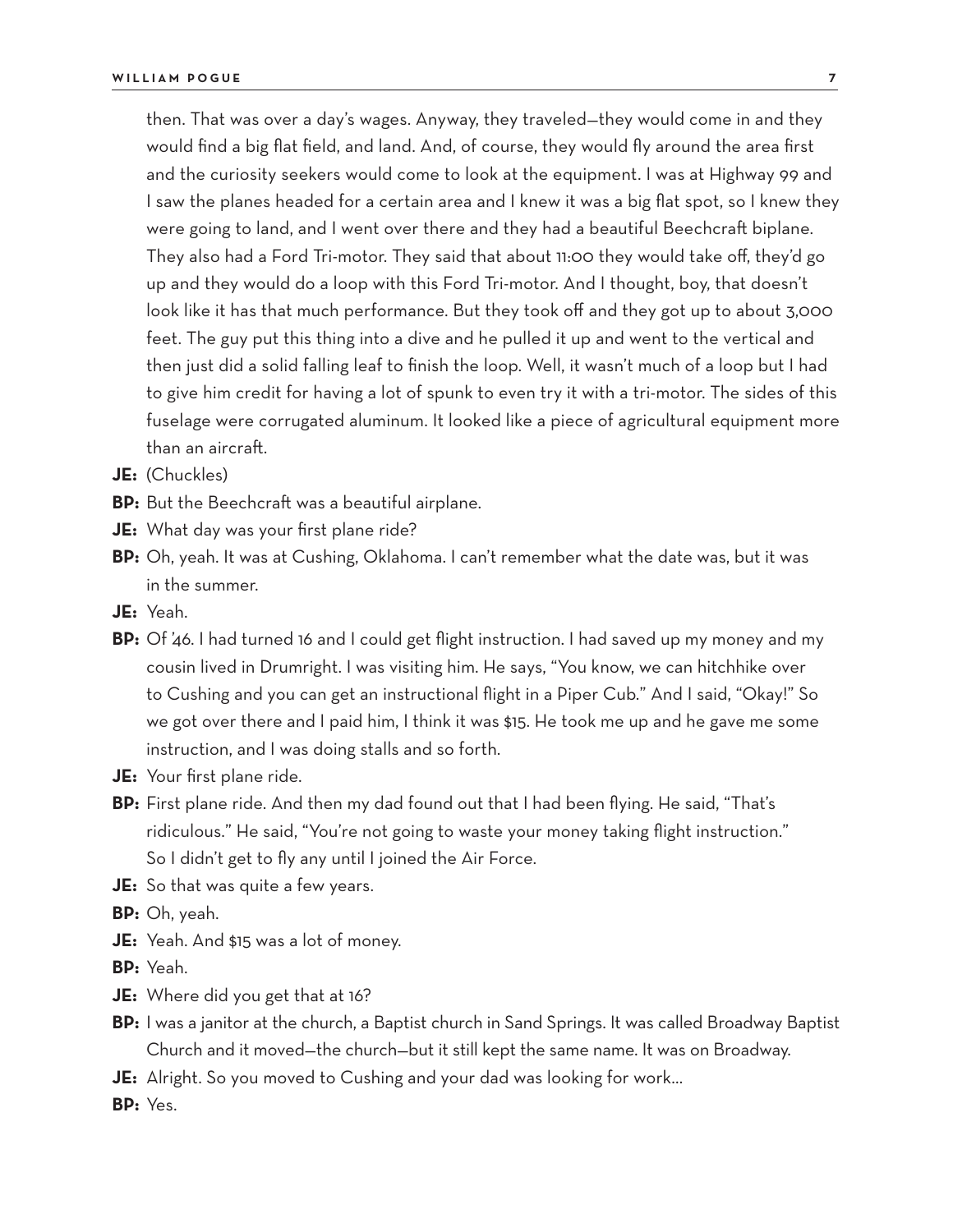**JE:** Teaching, of course. That's what made you move then to Perkins.

**BP:** That's correct.

**JE:** You had a paper route there, isn't that true?

**BP:** Yeah.

## **Chapter 5 – 10:53 December 7, 1941**

**JE:** Do you remember the day, December 7th, 1941?

**BP:** Oh, yeah.

- **JE:** You would have been 11 years old?
- **BP:** Yes, that's right.
- **JE:** Tell us about that day.
- **BP:** Well, we had a cousin that was based at Pearl Harbor, so we were worried about him. We didn't know for two to three days whether or not he'd been injured or anything in the attack on Pearl Harbor. He was fine. He lasted through the war. In fact, when I went to Korea, he was over there at Korea, so we had lunch a couple of times together and talked about old times.
- **JE:** December 7th, 41, do you remember-how did you first hear the...
- **BP:** It was word of mouth, I think, but I do know that the following day in school—it was really interesting because Roosevelt made a speech. We had radios in the classroom, so we heard Roosevelt's speech:

#### *Recording of President Roosevelt speaking on December 8th, 1941:*

*Mr. Vice President, Mr. Speaker, Members of the Senate, and of the House of Representatives:*

*"Yesterday, December 7th, 1941—a date which will live in infamy—the United States of America was suddenly and deliberately attacked by naval and air forces of the Empire of Japan.*

*The United States was at peace with that nation and, at the solicitation of Japan, was still in conversation with its government and its emperor looking toward the maintenance of peace in the Pacific.*

*Indeed, one hour after Japanese air squadrons had commenced bombing in the American island of Oahu, the Japanese ambassador to the United States and his colleague delivered to our Secretary of State a formal reply to a recent*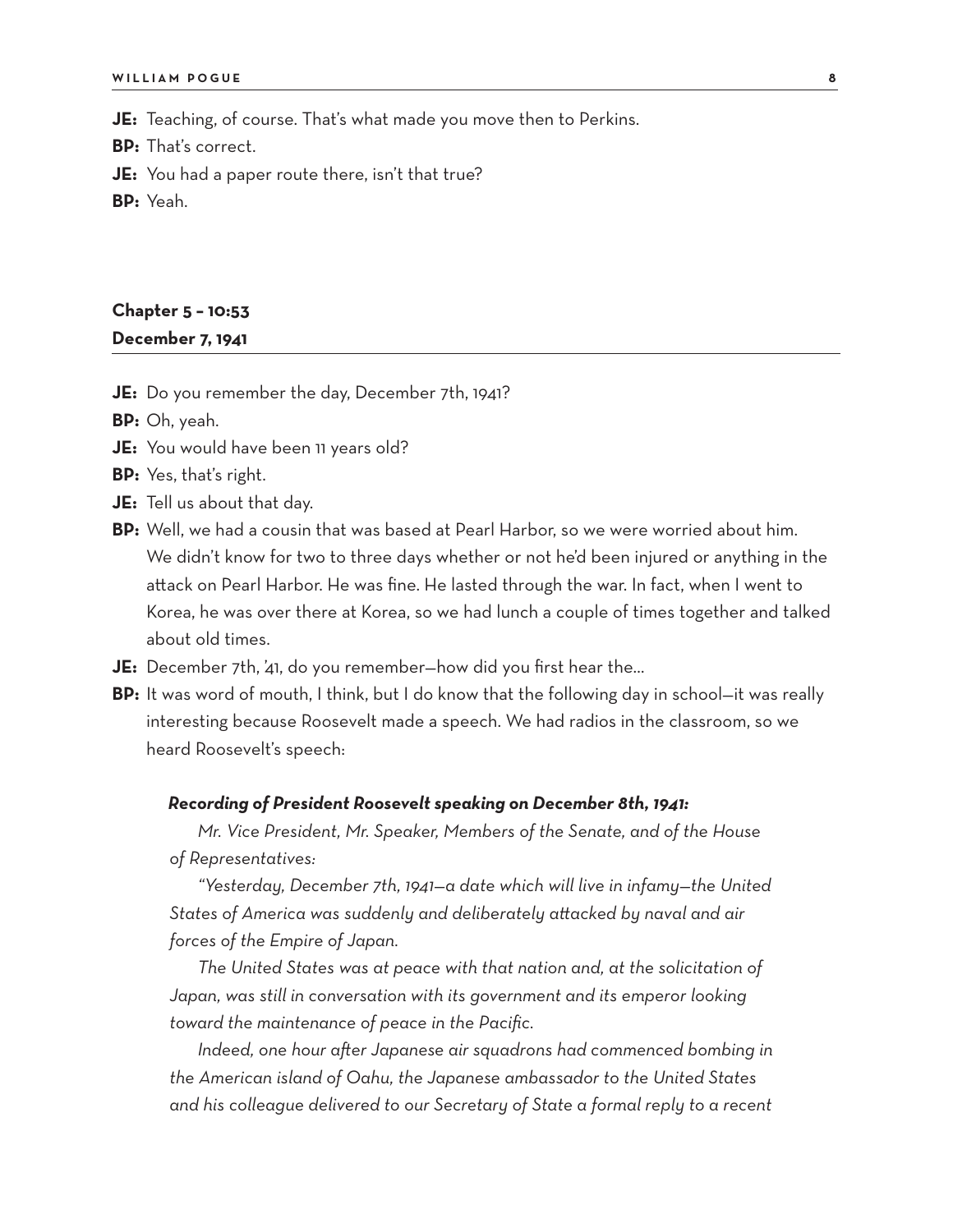*American message. And while this reply stated that it seemed useless to continue the existing diplomatic negotiations, it contained no threat or hint of war or of armed attack.*

*It will be recorded that the distance of Hawaii from Japan makes it obvious that the attack was deliberately planned many days or even weeks ago. During the intervening time, the Japanese government has deliberately sought to deceive the United States by false statements and expressions of hope for continued peace.*

*The attack yesterday on the Hawaiian Islands has caused severe damage to American naval and military forces. I regret to tell you that very many American lives have been lost. In addition, American ships have been reported torpedoed on the high seas between San Francisco and Honolulu.*

*Yesterday, the Japanese government also launched an attack against Malaya. Last night, Japanese forces attacked Hong Kong.*

*Last night, Japanese forces attacked Guam.*

*Last night, Japanese forces attacked the Philippine Islands.*

*Last night, the Japanese attacked Wake Island.*

*And this morning, the Japanese attacked Midway Island.*

*Japan has, therefore, undertaken a surprise offensive extending throughout the Pacific area. The facts of yesterday and today speak for themselves. The people of the United States have already formed their opinions and well understand the implications to the very life and safety of our nation.*

*As commander in chief of the Army and Navy, I have directed that all measures be taken for our defense. But always will our whole nation remember the character of the onslaught against us.*

*(Applause)*

*No matter how long it may take us to overcome this premeditated invasion, the American people in their righteous might will win through to absolute victory. (Cheers and applause)*

*I* believe that I interpret the will of the Congress and of the people when I *assert that we will not only defend ourselves to the uttermost, but will make it very certain that this form of treachery shall never again endanger us.*

*(Cheers and applause)*

*Hostilities exist. There is no blinking at the fact that our people, our territory, and our interests are in grave danger.*

With confidence in our armed forces, with the unbounding determination of *our people, we will gain the inevitable triumph, so help us God.*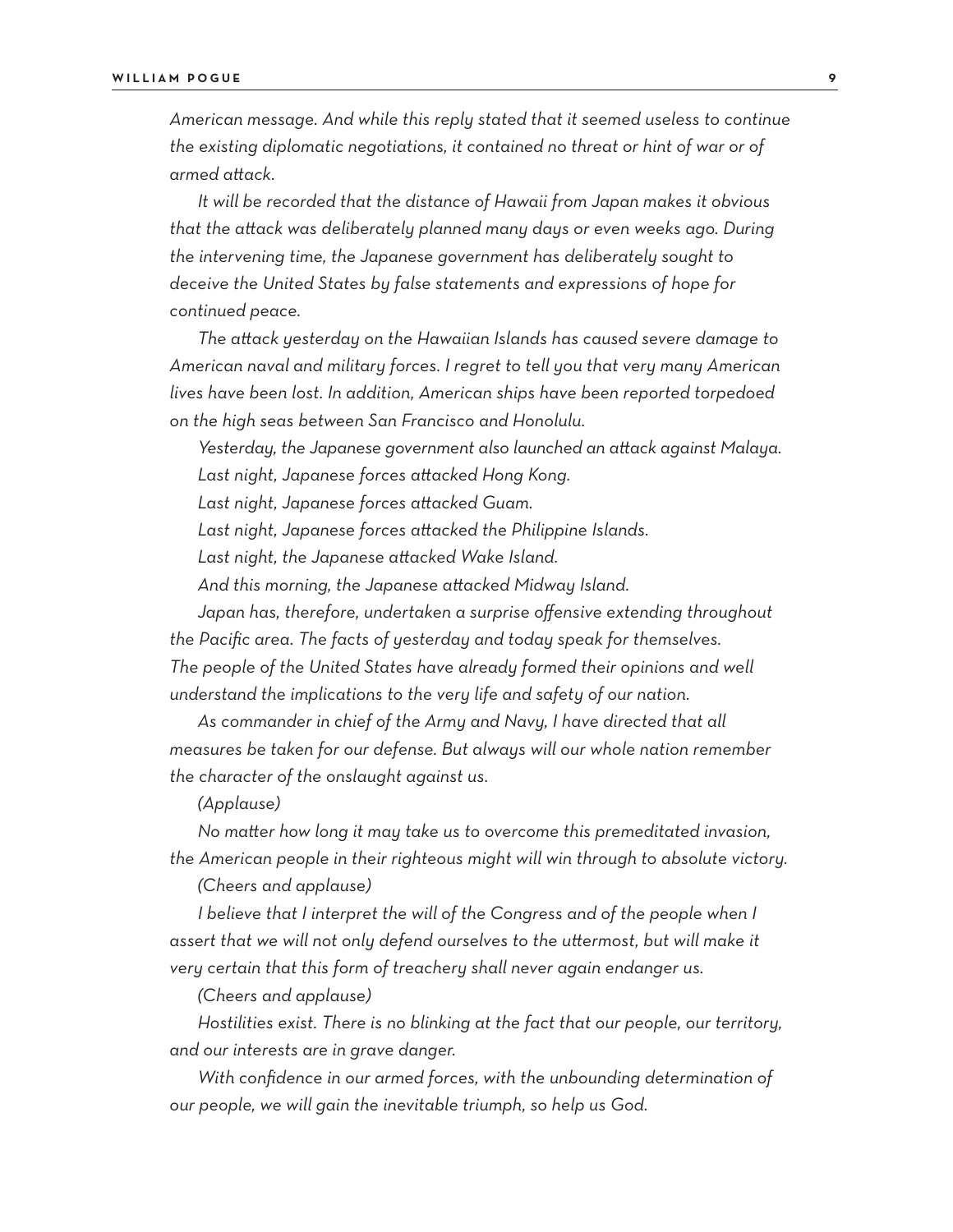*I ask that the Congress declare that since the unprovoked and dastardly attack by Japan on Sunday, December 7th, 1941, a state of war has existed between the United States and the Japanese empire."*

And then they were talking about how much money it was going to cost to fight a war. They started talking about millions of dollars and then billions of dollars and I couldn't relate to that figure at all.

- **JE:** And, of course, December 7th was on a Sunday and so then it would have been on a Monday that you heard that radio broadcast…
- **BP:** Right.
- **JE:** In school.
- **BP:** But anyway, everybody was pitching in. I was still picking up scrap iron when we moved to Tulsa, because at Grover Cleveland Junior High School we had a pile—what they did is they gave us three days to go out and scrounge and get metal. Scrap metal is what they were wanting. They had a picture on the Tulsa World on the front page of this big pile of scrap metal.
- **JE:** That students at Cleveland…
- **BP:** Yes, Cleveland Junior High School.
- **JE:** Had collected. And where would you collect scrap metal? Where would you find it?
- **BP:** Well, what we did is, we would look in ditches. Sometimes we would find somebody that actually had made a stash and wanted to get rid of it. We had wagons, little toy wagons that we used to pull this stuff around in because it's heavy and makes you tired real quick.
- **JE:** So the metal would be parts to…
- **BP:** Agricultural equipment. Now those are collector's items. Agricultural equipment that was worn out—that was perfectly good scrap iron.
- **JE:** When did you move to Tulsa?
- **BP:** It was in 1942.
- **JE:** So in 42, you lived in Tulsa and your first school was Cleveland Junior High.
- **BP:** Yeah.
- **JE:** What were the other schools you attended in Tulsa?
- **BP:** It's the only school I attended in Tulsa, because Dad took a job out at Keystone. He was a basketball coach and softball coach and so forth and taught.
- **JE:** Did you make model airplanes?
- **BP:** Oh, yeah. I made model airplanes. We'd keep patching them up. That was a great sport.
- **JE:** Many of those kids, of course, just did it as a hobby then. I mean, for you it was a bigger deal than that, I suppose. It obviously went on to bigger things. Then your family moves in '43 to Keystone—and that was the town of Keystone, because your father became…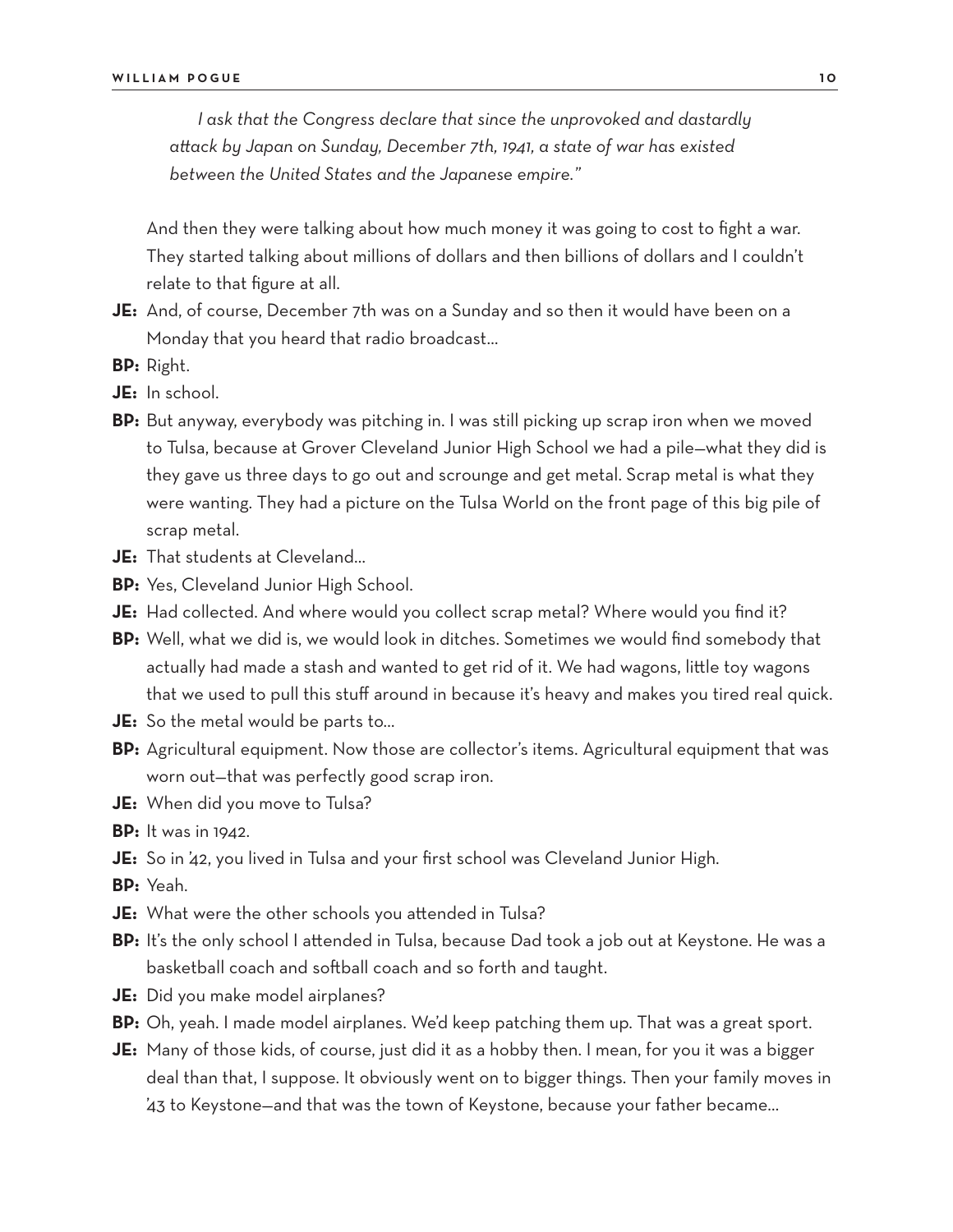**BP:** He was a teacher and a coach. He coached softball and basketball. We didn't have football.

- **JE:** Were you an athlete too?
- **BP:** Not really. I liked to play basketball.
- **JE:** How long did you live in Keystone?
- **BP:** One year and then we moved to Sand Springs.
- **JE:** And we should mention that Keystone was covered up with water, right?
- **BP:** Forty feet of water.
- **JE:** Tell us about that, what that was about.
- **BP:** Well, they got ready to build the Keystone Dam. They figured out where they would put the dam and then behind it, it would be about 40 feet deep. They condemned all of the property and bought the houses from the people and if they wanted to, they could tear them down and move them because they were not going to do anything with those houses. Some people did that. It was the talk of the town, you know, when they condemned the places and condemned the entire area, actually. But the people made out fairly well after that.
- **JE:** Was there controversy or people arguing and fighting about it?

**BP:** No.

- **JE:** They just knew that this was a good thing to do.
- **BP:** Yeah.
- **JE:** Remember seeing it built?
- **BP:** Yes, from a distance.

## **Chapter 6 – 13:35 North Korea**

**JE:** But then you're living in Sand Springs.

**BP:** Right.

- **JE:** And you went to Sand Springs High School.
- **BP:** Now they call it Charles Page High School, but it was called Sand Springs High School at that time.
- **JE:** It's in here, then, that you have your first flying lesson.

**BP:** Yes.

- **JE:** That's when your father said…
- **BP:** No more.
- **JE:** No more. However, did you obey him?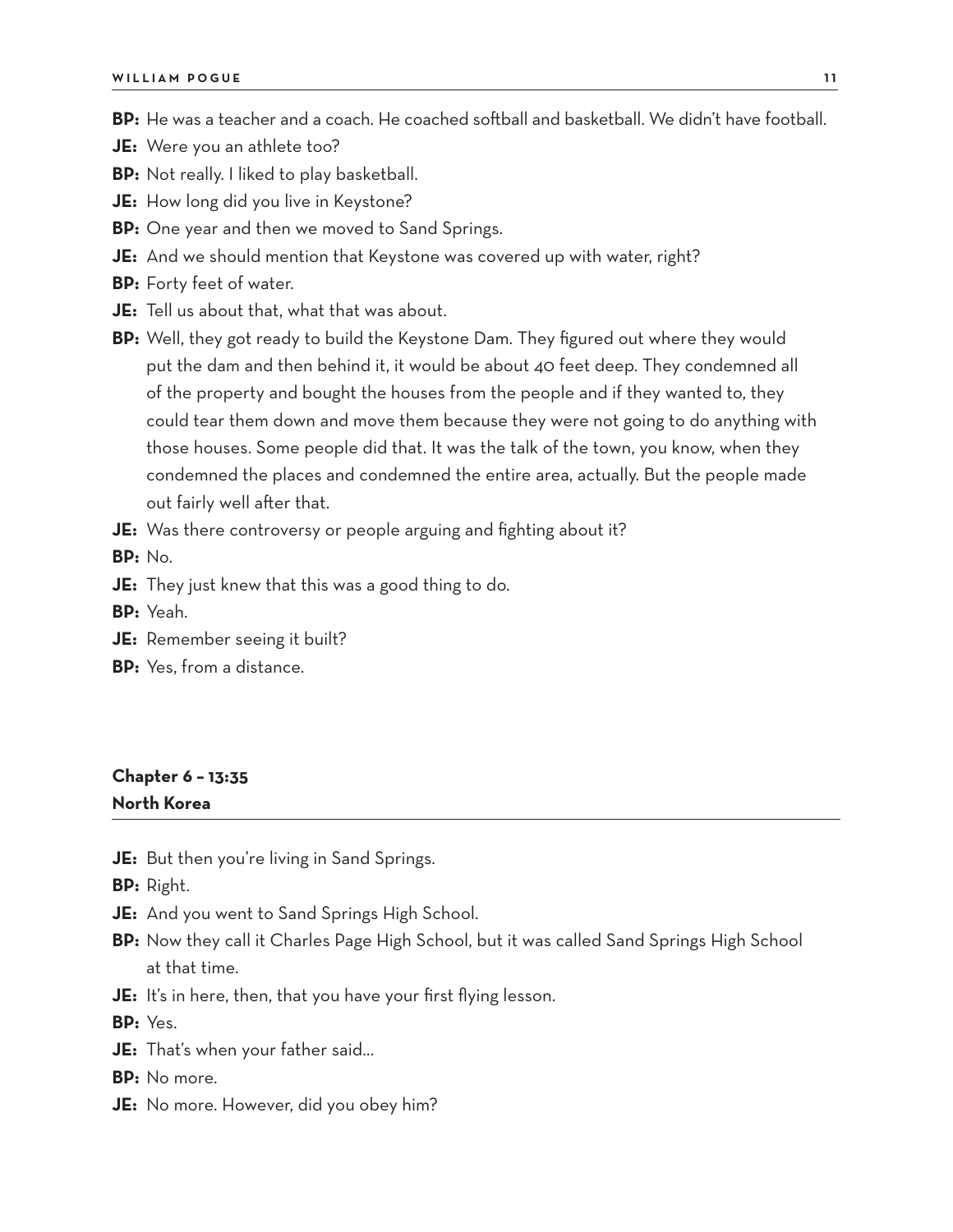**BP:** Yes, I did.

**JE:** (Chuckles)

- **BP:** But once I got the—he finally he changed his mind. He never did fly. He never did fly in an airplane, but he would come to my air shows when I was in the Thunderbirds. If I was within 100 miles, he'd drive out and watch the show.
- **JE:** In Sand Springs High School, what was your major interest?
- **BP:** Math. Mathematics. And we had excellent teachers in Sand Springs.
- **JE:** Remember the names of some of those people?
- **BP:** Oh, yes. Ruth Hatch was my English teacher and Literature teacher. Chemistry teacher was named Rowe, R-o-w-e. She was really a bright person. All of them.
- **JE:** Math came real easy for you.
- **BP:** Well, yes. I enjoyed it. As a matter of fact, Ruth Hatch, my English teacher, was so good that when I went to college, the level of instruction was such that I had already done it all.
- **JE:** What year did you graduate?

**BP:** '47

**JE:** 1947. We should also point out that something happened of great honor for you in Sand Springs in 1974…

**BP:** Right.

- **JE:** When they named their airport after you.
- **BP:** Yeah, and I didn't have to die to do it. You know, most…(Chuckles)
- **JE:** (Chuckles)
- **BP:** Most are named for people that have died. So that was a—that was a bonus.
- **JE:** Yeah. So then you're on to college.

**BP:** Right.

- **JE:** And where did you go to school?
- **BP:** I went to Oklahoma Baptist University. OBU at Shawnee.
- **JE:** What was your intention? What did you think you wanted to be?
- **BP:** I wanted to be a school teacher.
- **JE:** Your parents obviously had influenced that.

**BP:** Yes. Yes.

- **JE:** Probably a math teacher, right?
- **BP:** Yeah. Math and Physics.
- **JE:** What happens then?
- **BP:** What happened was, in 1950 the North Koreans came across the 38th Parallel headed south with the intent of subjugating South Korea. MacArthur messed up their plans. It's a long story, but I was at OBU and I was getting ready for my last year. I had gone to summer schools and gotten a lot of extra credits so that I could finish at the end of the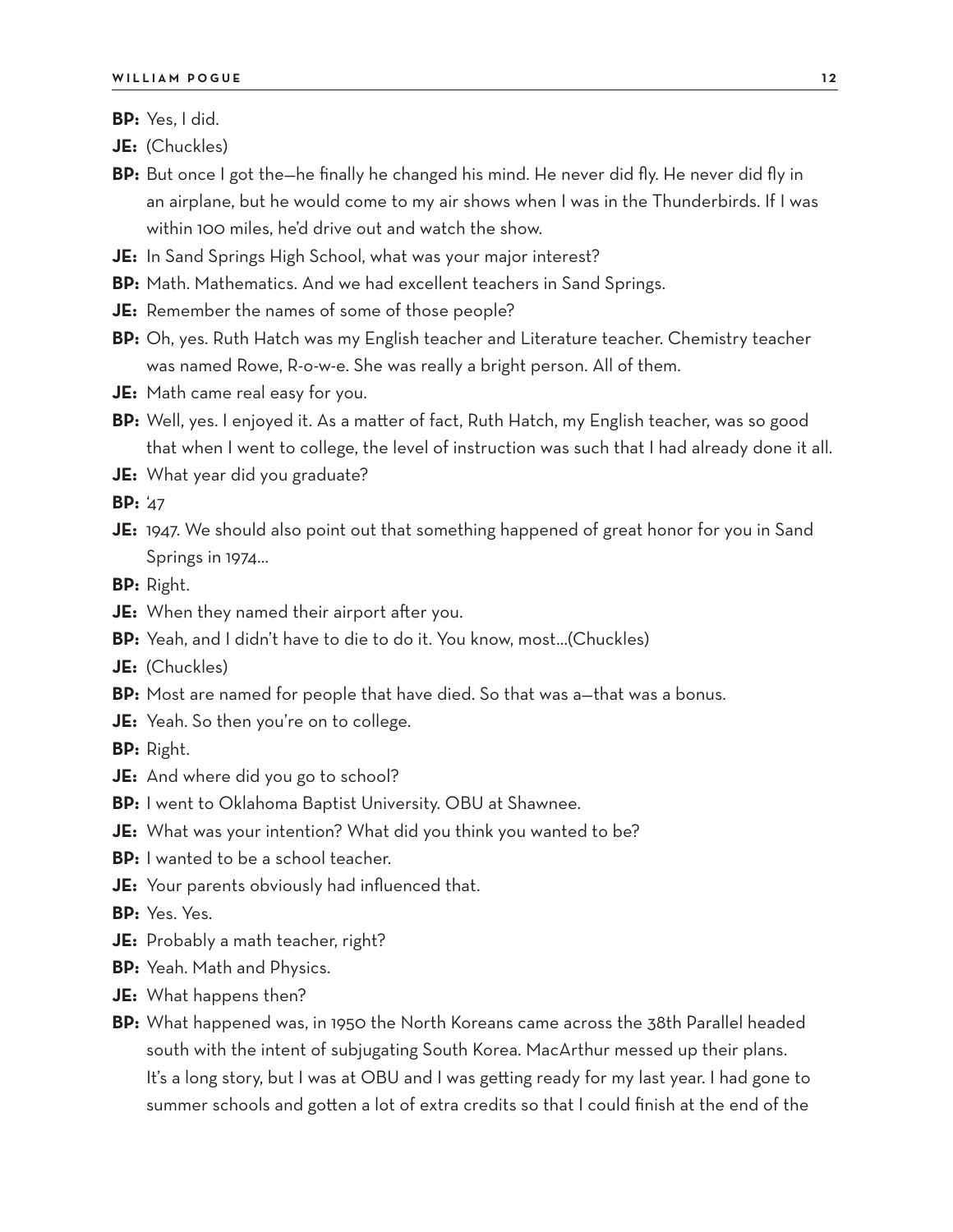first term and so—I can remember in June I heard that the Air Force had reopened the aviation cadet program to train pilots, so I went down to the recruiting office at Shawnee and asked them what I could do to get into this program and they said, "Well, we'll take you over to Oklahoma City. They'll give you a physical and they'll give you a test." If you pass it all—then they had sort of an interview. I went over there and I took the physical and passed the physical. They started asking me technical questions and I started answering those. By the time we got back to Shawnee—they said, "Now we don't know when you'll be called up, but you'll be called up. You've passed everything." And they started drafting. Shawnee started drafting people out of the college, so I almost panicked. I went back to the recruiting office even though I heard awful stories about recruiting officers not being exactly honest, but they were honest. I said, "What can I do?" He said, "You can enlist." And I said, "Well, what about my flying school?" He said, "That will take precedence." He said, "They'll probably put you in a tech school after you finish your basic training, but when your time comes up to enter a flying school class, that all goes away. They'll reassign you to an air base where you'll be taught to fly." They were absolutely correct. I went halfway through this tech school. It's divided into two halves. And they made me class leader because I had the most education. It worked out just fine.

- **JE:** Then your assignment was what?
- **BP:** They assigned me to Bartow, Florida. It was a contract school. Most all of those primary bases were contracted and most of them were pilots of World War II. He had combat experience and everything. I had a really good instructor. When I finished that first six months, they gave us check rides and, of course, I wanted to go with the fighters—fighter aircraft—so I had done a lot of hard work. A lot of people would just go up and bore a hole in the sky and I'd go up and do aerobatics, you know, just trying to develop skills. So when I took my check ride, this guy took the plane away from me and said, "You don't need any more. I don't need to see anything else." He says, "I'm going to send you to fighters." I said, "Great!" That's how I was assigned from Bartow, Florida, to Bryan, Texas, right there by Texas A & M.
- **JE:** You would have been on a course to be a teacher had it not been for the Korean War. **BP:** That's correct.
- **JE:** And that's what got you into flying.
- **BP:** That's right.
- **JE:** You earn your wings and your office commission in 1952.
- **BP:** Right.
- **JE:** And then you finally come to Korea in 1953. Tell us who you're attached to and what's happening there in Korea for you.
- **BP:** They've put me in fighter bombers, so we did a lot of dive bombing. As I say, I think I've blown up more rice paddies than anybody else in Korea. But it was actually pretty exciting.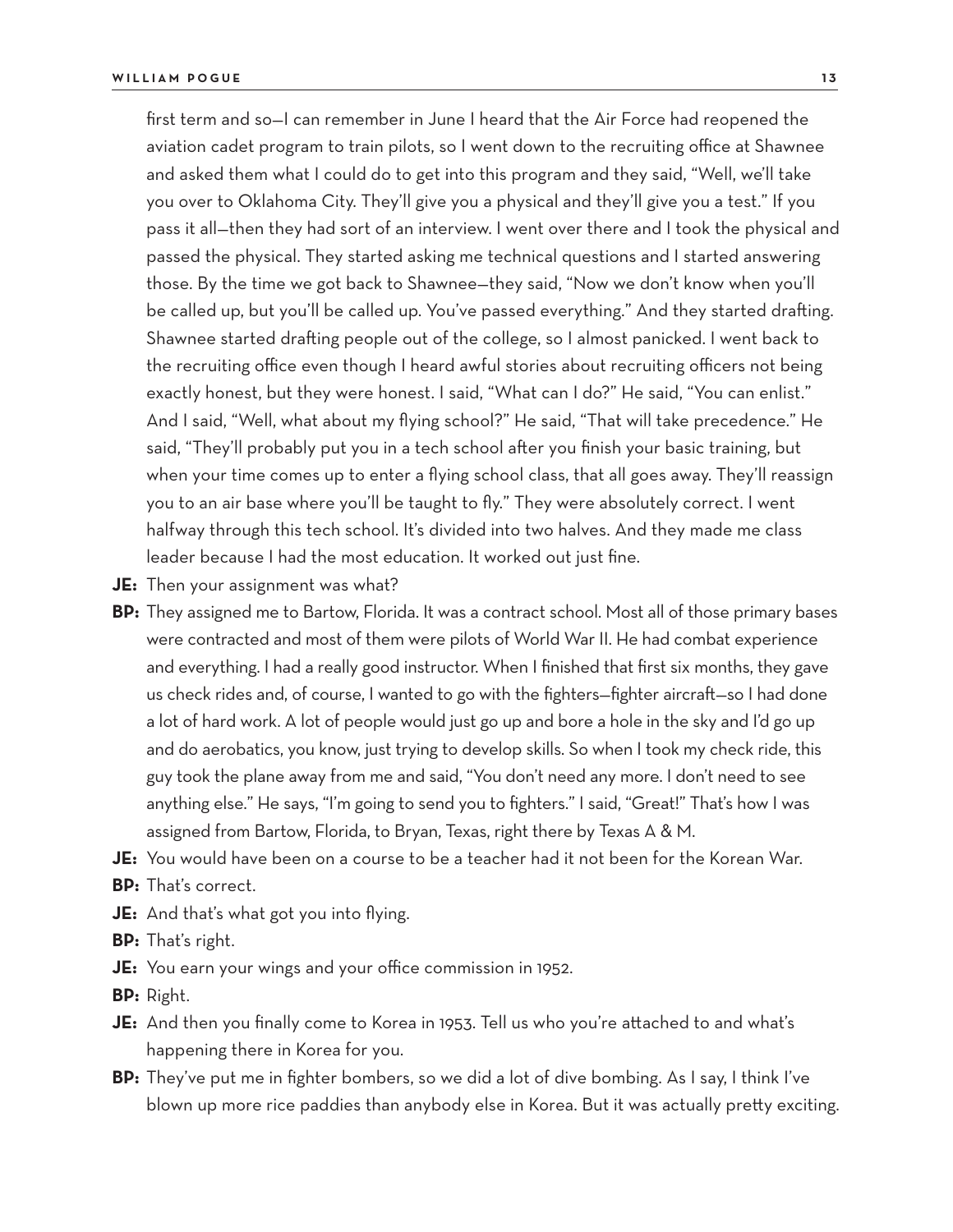They had good anti-aircraft, the North Koreans. In fact, they were U.S. designed—Quad 90's they call them. They're positioned with four 90-millimeter guns. They were very accurate. Radar-controlled heavies they called them. I was up on a mission one day. We had pulled off of the target. I was just climbing up through about 12,000 feet. That's just about when the heavies become useful—the 90 millimeters—flat. All of a sudden, looking straight in I saw this big flack burst right in my line, and then I saw another flack burst and it would fire four rounds in short succession. Only thing I remember is I counted two flack bursts and then it looked like the next one was going to nail me, except it didn't go off. I looked in the rear-view mirror and there was one big burst right behind me. That's when I really got scared and I started doing evasive maneuvers to destroy the radar solution. But they didn't fire anymore. One guy was on my wing—and they called me Wily—and they said, "Wiley, a heavy is all over you," and I said, "Tell me something I don't know."

**JE:** Why did they call you Wily?

- **BP:** Well, that's interesting. I wanted a desk because I had enrolled in a plastics course at USAFI—U.S. Air Force University or something. It was a correspondence course. I would mail them lessons in and then they'd mail me another one. But I wanted a desk, so I found a piece of four by eight mahogany, quarter inch. So I started work designing this desk. I had some grid paper and I had designed this thing on the grid paper. Four of my buddies liked to play bridge, so they were playing bridge while I was cutting on this wood and starting to put the thing together. When I got through, I had one little scrap of wood left. And so the guys that had been watching me said, "Boy, that really worked out nice." They said, "It's really lucky that that worked out so good." And so these guys that were playing bridge, they said, "It's not luck when you design it." He said, "That was really wily." So they gave me the name Wily Coyote.
- **JE:** (Chuckles)
- **BP:** I used that desk the whole time I was there.
- **JE:** You were there in Korea.
- **BP:** Yeah.
- **JE:** How many missions did you fly?
- **BP:** Forty-three.
- **JE:** And the kinds of targets you were given to shoot?
- **BP:** Any moving stock. Any vehicles. Trains, trucks. We'd go after them with a vengeance. Mostly we'd go in and we'd dive bomb first. If you had some good targets, then you could strafe-shoot the machine guns. We had four machine guns—fifty caliber. That one time was the closest I got to getting hit. That flack just barely missed me. You could only bomb a bridge if you were briefed to do it. Otherwise they'd threaten you with a court martial.
- **JE:** Some bridges they would want to use themselves?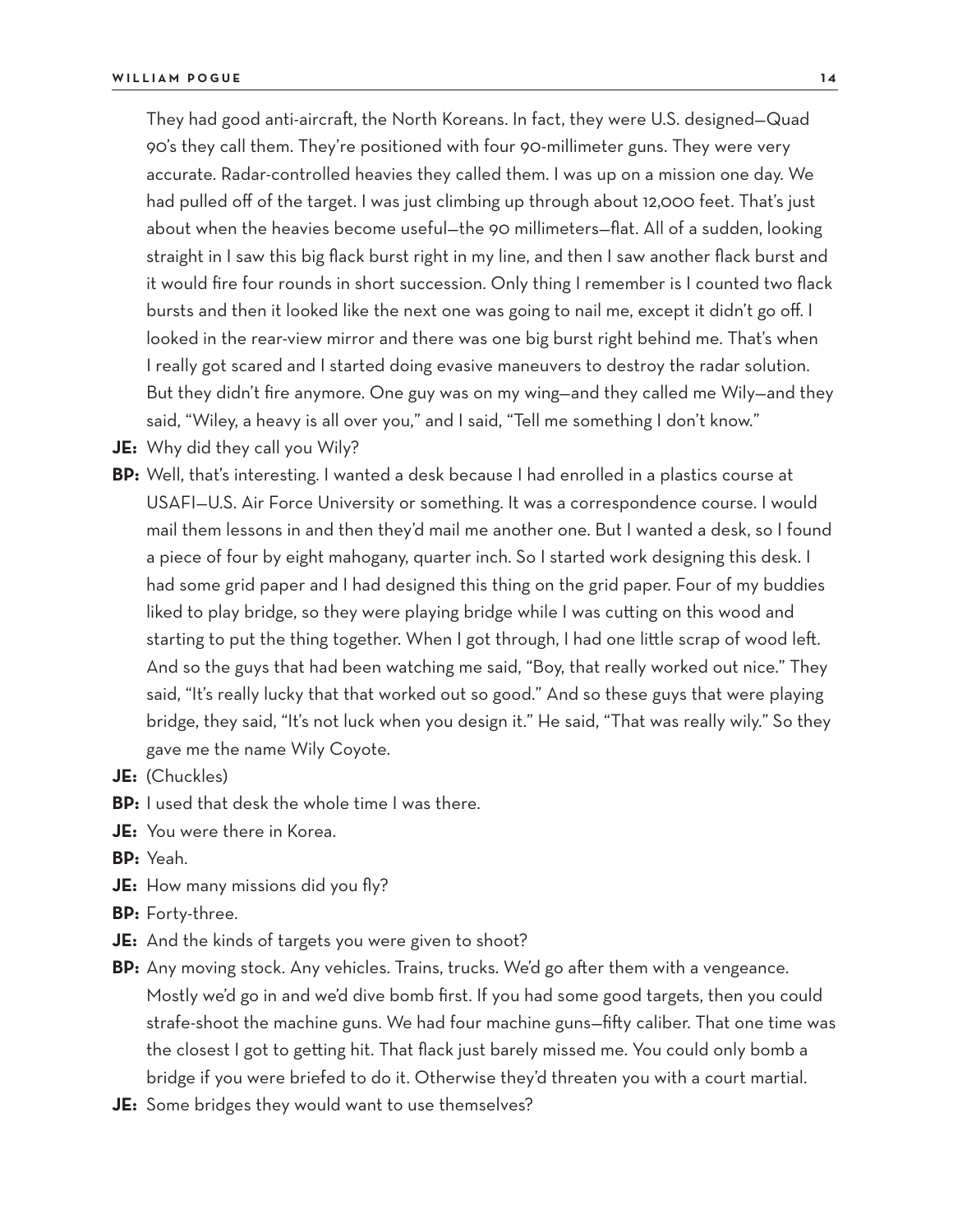**BP:** Yes.

**JE:** And others they didn't need.

**BP:** Yes. But a train—trains were fair game.

- **JE:** So when you say "dive bomb," what did that mean?
- **BP:** You go into a dive. And the way this thing was designed, you'd push forward on a stick and put the pepper, that site, on the target, and then you'd keep moving forward on the stick. That progressively put you into a dive. Now, when you got to about 1/2 G, then the bombs would automatically release or you could also pull that release. We did pretty well with the dive bombing, but we tried to bomb earthen dams and that did not work out very well at all. It's almost like it's a plastic. We'd bomb dams, we'd do trains. We caught one train—what they would do is, they would drive the trains at night and then before it got light, they would take the engine and put it into a cave. We caught this one—an F80 photo reconnaissance pilot called in a train out in the open during the day. Well, I'd never seen that, especially with the engine on it. They would take the engine and put the engine in the cave or a tunnel, really. Then they'd leave the rest of the boxcars exposed. We would go after them too. I can remember, I was lined up on this boxcar, you know, I was going to strafe it, and I started firing and it looked like the bullets were going out and turning around and coming back. Well, see, they were raiding our positions during the early part of the war and they had an awful lot of our machine guns. Well, also the ammo. Then suddenly I realized that somebody down there on the train didn't like it. He was firing away at me—water-hosing me, because there was no deflection at all. I mean, they were just firing straight at me. But I broke off that run and I don't know how in the world I kept from getting hit. It was just like bullets all around me. As soon as I disengaged, I climbed up to about 10,000 feet, I put it into a dive and strafed that train for about five second bursts with armor-piercing incendiary and, of course, I could see I hit him because the slag's like little sparklers going off. I pulled off of that and then went and did something else and what was really strange was, I flew three missions that day. So the second mission, we came back. That train was still burning and that had been about an hour and a half or two hours. They had wooden floors. That's what was burning. Anyway, that was about the most exciting day I had.
- **JE:** They were out to kill you. Was that an issue in your mind? You knew that you were killing people in these trucks and trains and so forth? Did you have to work through that?
- **BP:** No.
- **JE:** Because that was the war. They were out to get you.
- **BP:** That's right.
- **JE:** That was not an issue. Did you experience the Post Traumatic Stress Disorder that we talk about today?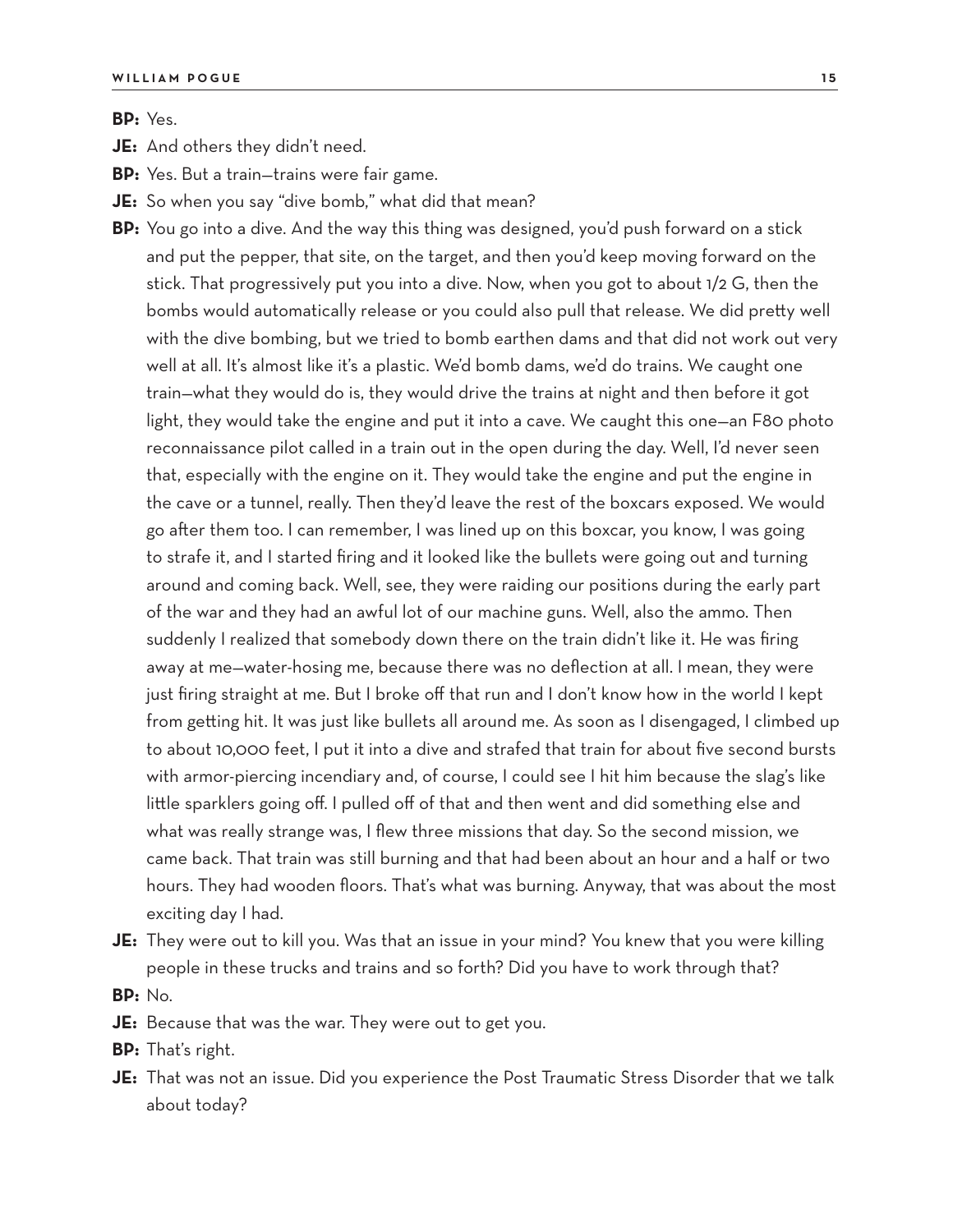- **BP:** Yeah, that day I flew three missions. By the end of the day it was dusk and we were flying along there out over the Sea of Japan just to get out of the way of any artillery or whatever else. They couldn't reach us out over that water. I was flying along—we were about 25,000 feet—and all of a sudden I got this blast of cold air and the canopy rolled back. I didn't know what in the world was going on, so I reached up and I closed the canopy and strangely enough it closed. But this gave me such a start that when I got back to the barracks, I got my correspondence course out to do some studying and I couldn't concentrate. I kept reliving this shock that I experienced. I had never had a drink of hard liquor, but I thought—when a guy got shot down, the first thing they'd do, they'd get all of his stuff together to send back to their survivors and then they would take all of their whiskey, booze, to the bar in the barracks and it was free game. So I kept seeing these red balls coming at me. I didn't like that at all, so I poured a water glass about half full of— I think it was bourbon. I started sipping on that and the more I sipped, the better I felt. (Chuckles) We had canvas cots with air mattresses in them. Of course, we had to have mosquito net all around it. I started feeling pretty relaxed. I got into the cot and I was on top of this air mattress and then I experienced a drunk. I was drunk is what it was.
- **JE:** Yeah.
- **BP:** So I just went to sleep. And then when I woke up I was fine. But boy, that was a bad evening.

#### **Chapter 7 – 9:44 Thunder Birds**

#### **JE:** So after Korea, what is next?

**BP:** I was reassigned to Luke Air Force Base near Phoenix and I was a gunnery instructor. I'd usually fly three missions a day—instruction—but I'd finished my three missions and I was talking with Jim Merritt, a buddy of mine, and this guy walked in. I didn't know him. And he introduced himself as Ed Pomgren, called us over to the side—both of us—he says, "We are getting ready to select a new member of the Thunderbirds. Your name has been forwarded that you probably have what it takes." Well, needless to say, that was very flattering. He said, "Now you go home and talk it over with your wife and then come back at seven o'clock in the morning down at the Thunderbird office and tell us what your decision is." We both said okay. Well, Jim Merritt, he went home and his wife just had a hissy fit because it was a lot of travel. I went home and I told my wife that I'd been asked to try out. She said, "Well, what are you going to do?" and I said, "Well, I'm going to give it a shot." So I went in the next morning I said I'd like to try out. They'd invited eight people, eight pilots. Two of them flew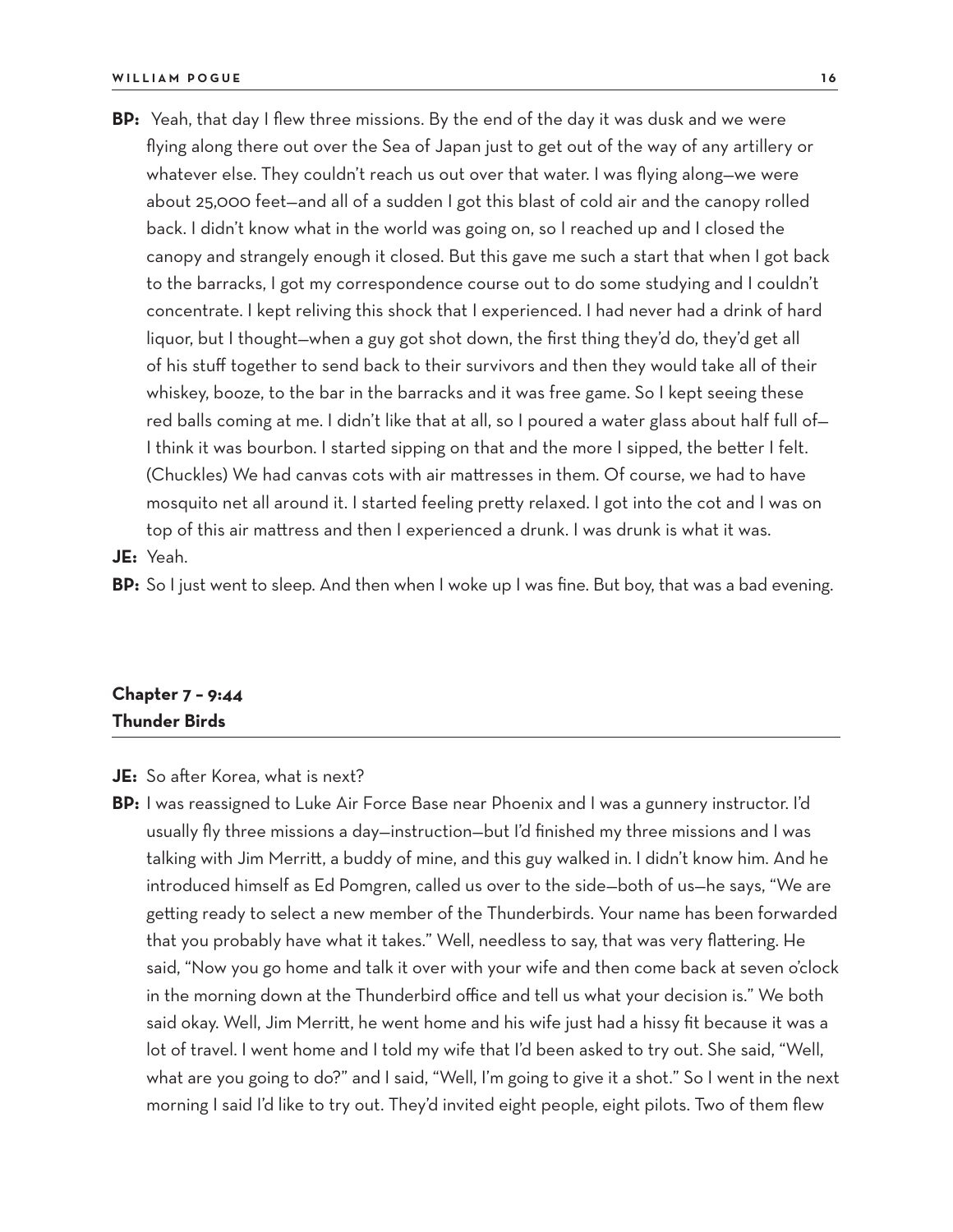the F-84F, which was a different airplane than the straight-winged 84. It was a slip-winged. It had a full power control system. I mean, it's really tough to handle until you get used to it. There were two of them that were proficient in the airplane and I thought, well, I don't have a chance, but at least I'll get to fly the F-48F if nothing else. Well, this is two and a half or three weeks, I forget which it was, but it was a real workout. I mean, two or three missions a day is really a lot of work. I had been putting hot water bottles on my right arm, you know, because it's really a real tough workout. Anyway, two and half week later he said, "Okay, tryouts are over. You come back in the morning and we'll give you the answer."

- **JE:** So then obviously you come in that next day…
- **BP:** Yeah, and it was kind of, almost like a hazing. I walked in and the leader said, "Go ahead and have a seat." I looked around and the other guys wouldn't make eye contact with me and I thought, oh, this is not good. (Chuckles) But anyway, Jack Broughton, who was the leader, said, "Well, Bill, we think you're a great pilot and you've worked real hard, and if you want the job, it's yours."
- **JE:** (Chuckles)
- **BP:** (Chuckles) And then everybody busted out laughing. And they'd pulled their little joke on me.
- **JE:** Yep.
- **BP:** And I'd met ever everybody on the team. In fact, one of them was from Tulsa. Bob Anderson. He was already on the team.
- **JE:** You must have been elated.
- **BP:** Oh, yeah. The people down at the squadron, they knew what I was up against. Later, I learned that all that tryout, all that flying and workout, they said, "You weren't necessarily the best pilot, but you worked harder than anybody else."
- **JE:** Hmm.
- **BP:** They were looking for somebody with a burning desire. Otherwise, you don't know whether you can trust the person or not.
- **JE:** Mm hmm.
- **BP:** That was the start of two years of a real joy.
- **JE:** What makes that F-84F so difficult?
- **BP:** Well, it's a full power control system, which probably doesn't mean anything to you, but it's an artificial feel. What you do is, you trim it out so that you're having to hold pressure, because if you go through the neutral point you'll go out of control. It's called a PIO—Pilot Induced Oscillation—and that can scare you. So you deliberately hold force and you're doing this while you're flying in formation. So that made it doubly difficult.
- **JE:** This was a good experience? Did you have any bad luck?
- **BP:** Yes. I had a series, six-month period, where I couldn't get in an airplane without having problems. I had two flameouts. One of them I had to eject. The other one I got it on the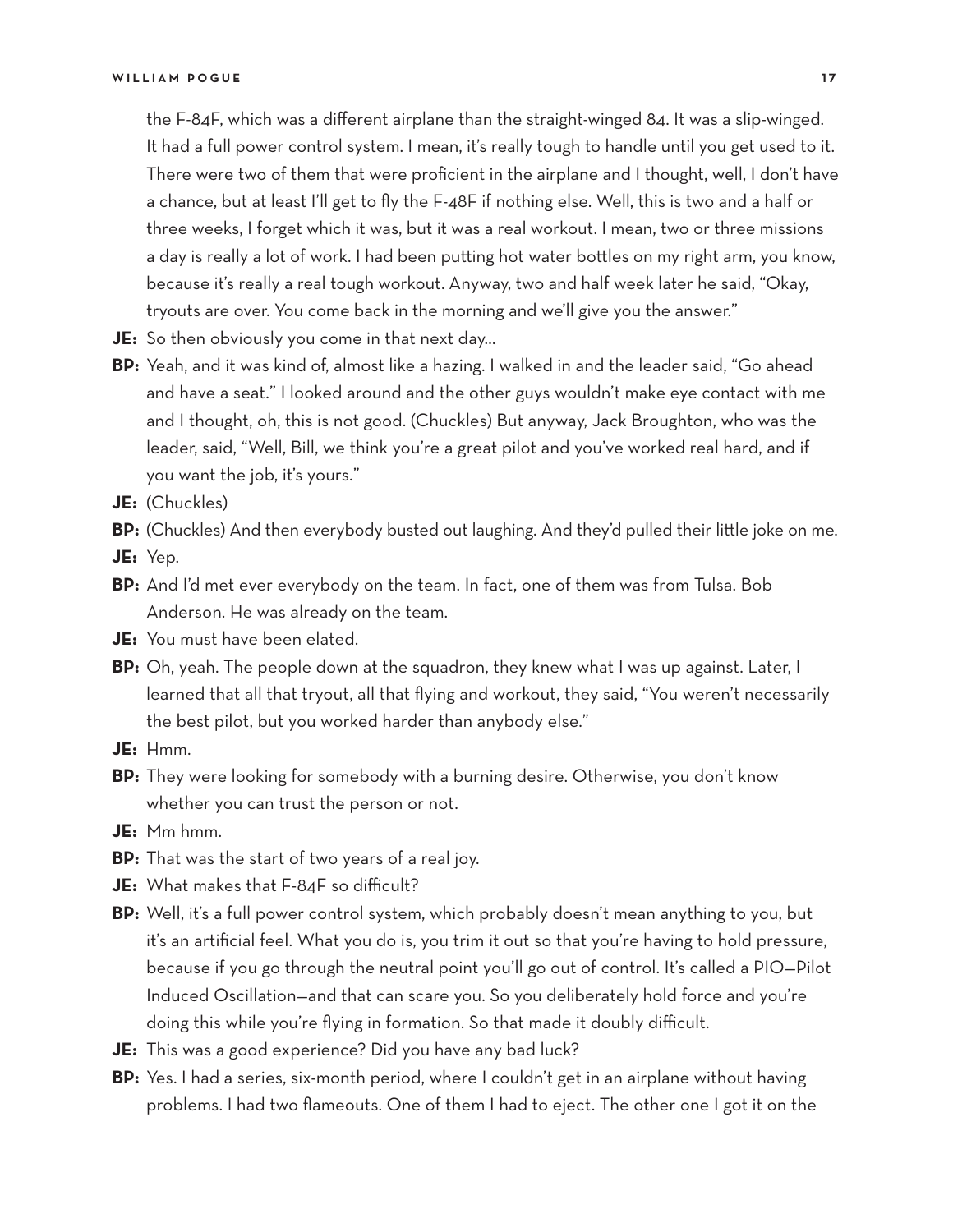ground. I had oil pressure failures, about three. I lost a drag shoot—deployed while I was in the air. No one wanted to fly with me because every time I raised the gear, something would happen to this airplane. There were more than that. I've documented it in the book. It was really strange, but finally I stopped having so much trouble.

- **JE:** You flew the newest fighter?
- **BP:** It was a new plane but it was not capable of super-sonic flight in level flight. The F-100 is the one that was being tested while I was in Korea, as a matter of fact. And Bob Hoover, who was the chief test pilot, a North American, became a good friend. He was really good. I look back on that period of time as probably one of the most exciting periods of my career.
- **JE:** Because the F-100 couldn't fly at super-sonic speed?
- **BP:** Yeah, in level flight. Although when I first got on the team, I was flying the F-84F. The commanding general of the air training command said he wanted to indoctrinate the American people to the sonic boom. I was flying solo at that time and when we transitioned into the F-100, I had to work out a routine for the F-100. Now, in the slower airplanes they did not need a solo pilot. But when the planes got faster, in order to go from one maneuver to the next, you had to go up and do a turnaround maneuver and get spacing and so forth. It was a good airplane, the F-100 was, but I could do better aerobatics in the F-84F, really.
- **JE:** Did you open the show—the Thunderbirds?
- **BP:** Yes. With a sonic boom. That caused all kinds of grief. They were getting all kinds of bad press.
- **JE:** They didn't stop you from doing it.
- **BP:** No, no. As a matter of fact, the leader says the thing that's causing the problem is when you're going super-sonic, you're swiping the shock wave all over everywhere. What the leader said to do is you come up from behind the crowd, you pull straight up and you do vertical rows going straight up and then you split S, that is to say you turn the plane up. That's what it took until you're going straight down and then as soon as you get the indication that you're going faster than the speed of sound, you just take it out of burner and then you can go ahead and recover. I did this and that was working out pretty well. This is in the summer of 1956. It was August, their flight show at Tyndall Air Force Base, which is at Panama City, Florida. In August. Now that means it's hot. And that means that the engine is not going to produce as much thrust as it would ordinarily. I was supposed to top out at 20,000 feet. I knew I wasn't going to get to 20,000 feet, but anyway, I got the thing pointed straight down with full burnt after-burn, then I watched for the indication and then I took it out of burn and started my recovery. I pulled over 10-G's in my recovery and I wasn't sure I was going to make the pullout. It looked so hairy that the narrator stopped talking. I cleared the ground by a good 50 feet and I started climbing,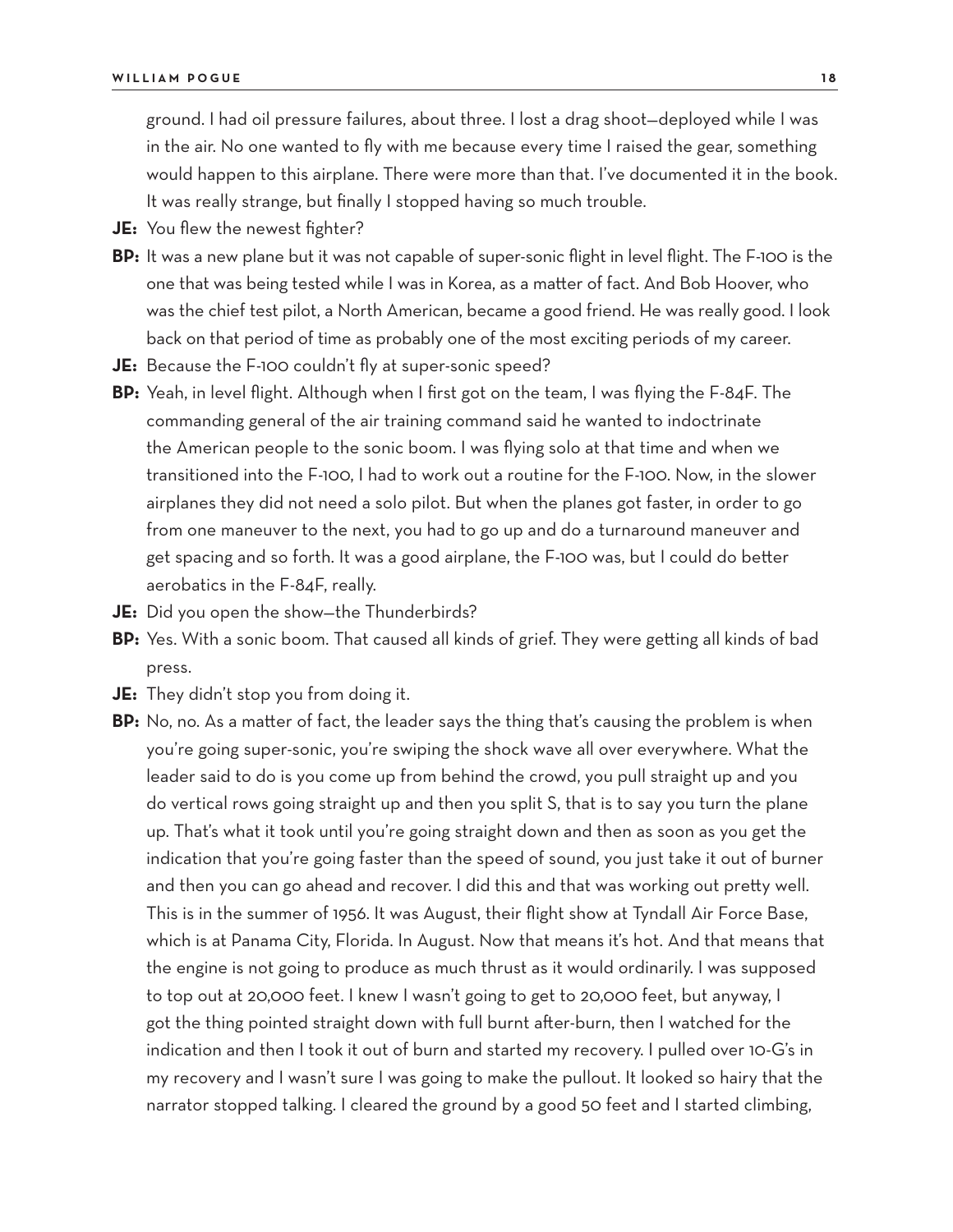then all of a sudden I heard this horrendous noise. It was a pop. Explosion. My G suit had actually blown up. I was pulling so many G's that the bladders in that G suit—those things, the tighter you pull, the more the bladders expand to press against your muscles, your abdomen and your legs. I went ahead and flew the rest of the show and came back in. The engineering officer, as soon as I taxied in, he climbed up and wanted to look at the G meter. It was over 10. I never did that again.

- **JE:** But you didn't do it on purpose.
- **BP:** Oh, no. I was just gung ho.
- **JE:** Did you say you came down within how many feet of earth?
- **BP:** Fifty.
- **JE:** Fifty feet!
- **BP:** Again, that's what I thought I hit, see, because when that G suit blew up, it blew at the hose. Not only did it blow up, but the G suit valve was stuck open full, and so when the G suit blew up, the air had to go someplace, so it just came into the cockpit. It was hot. Real hot air.
- **JE:** Was there any danger that you could have lost consciousness and all of that?
- **BP:** Sure. I've had high blood pressure my whole life. And this one doctor said, "I think the only reason you're alive is because you have high blood pressure."
- **JE:** Well, let me just say. So it is something you purposely did?
- **BP:** Yes.
- **JE:** But (chuckles) it hadn't been part of your plans before.
- **BP:** See, I had gone up that morning at 10:00. I did the maneuver. I was out over the swamp. Well, air show time was at 2:00, I think. It was the hottest part of the day, and that's what robbed my engine of thrust. The air was hot.
- **JE:** So some of that you didn't have any control over, is what I'm trying to get to.
- **BP:** No. That's correct. That's correct.
- **JE:** So we should point out the Thunderbirds are really barnstorming, weren't they? (Chuckles)
- **BP:** Well, you could call it that, yeah.
- **JE:** Right. But it was a promotional air show for the Air Force.
- **BP:** It is, and it's the recruiting officers. The general in charge of recruiting really had a hissy fit when they said they were going to disband the Thunderbirds. The Blue Angels had the same problem. We flew about three shows that year together, so we knew them all. And when we were down at Eglin Air Force Base, we would drive over to visit the Blue Angels at their home base. It was certainly an exciting time.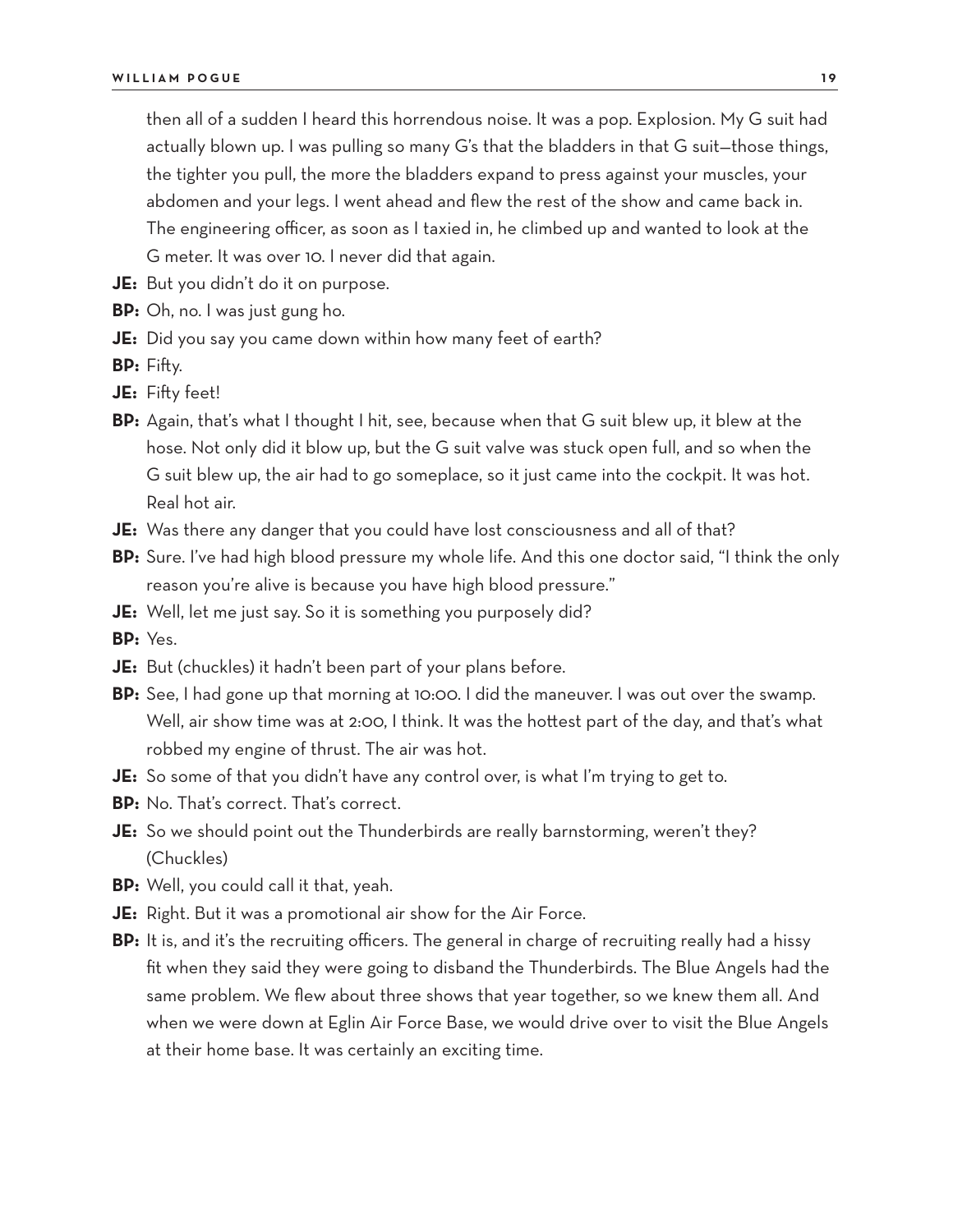#### **Chapter 8 – 5:20 NASA**

**JE:** So you come back to Oklahoma and you go to graduate school at OSU?

**BP:** Right.

**JE:** Then on to the Air Force Academy. You taught Math there?

**BP:** Right.

**JE:** For a couple of years. Onto the Royal Air Force.

**BP:** Right.

- **JE:** What were you doing there?
- **BP:** I was going through the Empire Test Pilot School. I attended the Empire Test Pilot School and when I finished, then I stayed at Farnborough and finished an exchange tour with the RAF.
- **JE:** And then on to Edwards Air Force Base.
- **BP:** That's correct.

**JE:** And then—this is a big part of your life—you're into the Aerospace Research Pilots' School. **BP:** Yes.

- **JE:** That's where you were tested, then, to see if you were accepted into the NASA program.
- **BP:** Correct. I reported down to Edwards and immediately asked if it was okay if I applied for this astronaut selection and my boss said, "Yeah, sure, everybody does it." And so I did. Well, they were going to call us up for physicals, but this one flight surgeon said, "I can't send in your papers." I said, "What's wrong?" He said, "You've got high blood pressure, that's on the Surgeon General's list of serious diseases." Brooks Air Force Station is where we were going to have our physicals. It's in San Antonio. I said, "I know for a fact that Brooks has grounded people. They give them much more strenuous physical, more complete, so if you want to try to ground me, then I'm going to fight it." But I said, "Look at it this way." I said, "If you let me go down to the Brooks and they find this blood pressure problem, you won't have to ground me, they will. Save you an awful lot of paperwork." The guy looked at me kind of weird and he said, "All right, I'll do that, but I can guarantee you that you're not going to make it." Then I said, "Well, that's okay. I'll give it a shot." He gave me my papers, I went to Brooks for that evaluation. I was there it seemed like a week and a half. It was really a work over, but they said, "Well, we got one blood pressure reading that's just a little bit high." He says, "But we're going to put you on a table here and give you a four-hour check." This thing was automatic. It would come on every 15 minutes. It would test my blood pressure. Of course, by this time I thought, well, I've had it, you know. So the guy that was in charge of this test, he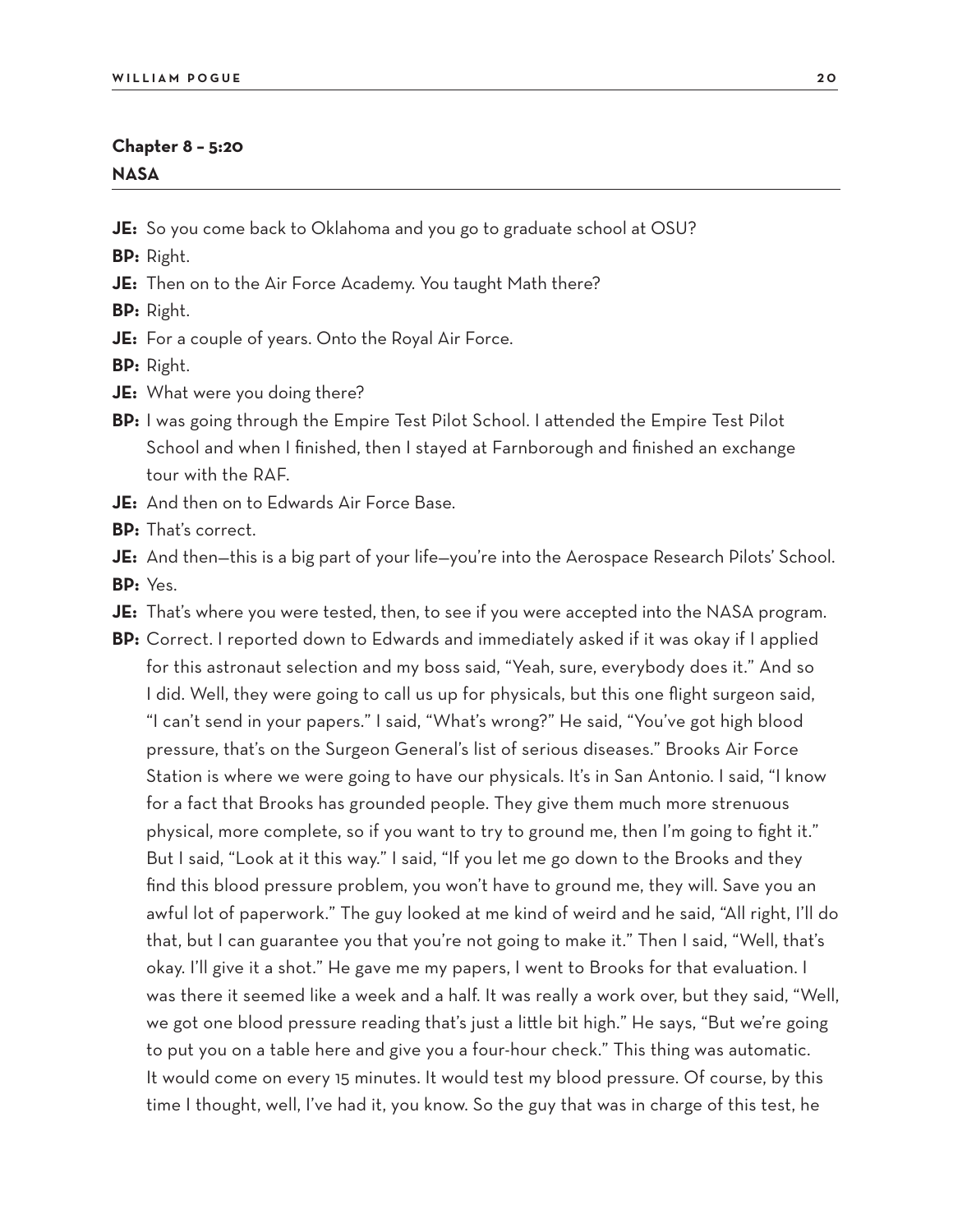came and checked me. He says, "Well, you've got low blood pressure." I said, "What do you mean?" He said, "You're almost dead." And I said, "Well, that's an improvement. (Chuckles) Anyway, I made it.

- **JE:** You know, when the doctor said after that harrowing experience in the Thunderbirds, he says it's a good thing you had high blood pressure, what did he mean by that?
- **BP:** That I could tolerate more G's.
- **JE:** And then explain for the audience "G's." What does that mean, Bill?
- **BP:** Oh, I'm sorry. G stands for "force of gravity." One-G. If you're sitting in a chair, you're at 1-G. If they put you in a centrifuge and start swinging you around, the acceleration builds up. You can get to 2-G's, 3-G's, 4-G's and so forth. And, of course, when you're doing a high-speed pullout, that's when you encounter some really heavy G's.
- **JE:** How did you get word that you were actually in the NASA program?
- **BP:** Deke Slayton called everybody that made it.
- **JE:** Deke Slayton was a famous name.
- **BP:** Well, he was actually in charge of the office—the astronaut office. He had a medical problem early on. He finally flew in Apollo Soyuz mission in 1975. But Deke worked his fanny off trying to get back on flying status and he made it. In fact, Tom Stafford was the commander of that mission.
- **JE:** And that mission was…
- **BP:** Apollo Soyuz Test Project.
- **JE:** So he calls and gives you the good news.
- **BP:** Yeah.
- **JE:** Elation, huh?
- **BP:** Yeah, really.
- **JE:** You're one of how many astronauts accepted then by NASA?
- **BP:** There were 19 selected.
- **JE:** Nineteen.
- **BP:** One year we lost five people. Well, we lost three people in the fire. This was in 1964.
- **JE:** You're saying we lost five astronauts.
- **BP:** Yes.
- **JE:** And three were in that fire.
- **BP:** It was a test. They were testing the Apollo spacecraft. They did a really dumb thing. They over-pressurized the inside of the Apollo spacecraft. This was to give them the right difference in pressure for the test. Well, that meant there were 15 pounds per square inch, roughly. And they added five. So they had 100% oxygen at a high pressure. Anything will burn in that situation. Now, the Russians had lost a cosmonaut in a similar situation, except he wasn't in a spacecraft, he was just in shirt sleeve. They did not tell us what happened.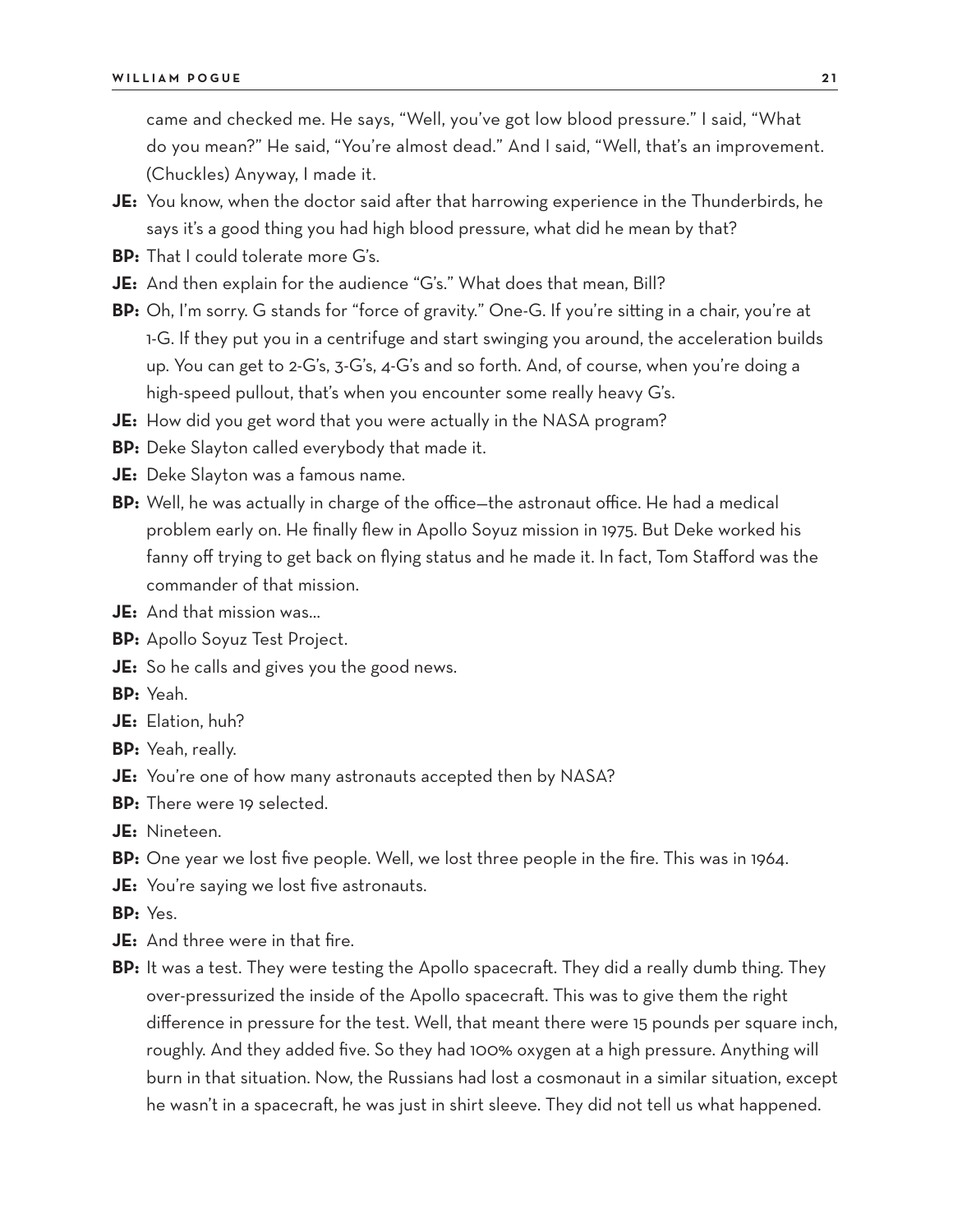And they were doing the same thing we were doing to get the right pressure difference. But those people were doomed—the astronauts.

- **JE:** This is just a layman's question. All of this flying through Korea, Thunderbird—is there any time you ever fear you're going to die—you're going to lose your life? You keep going on and on.
- **BP:** Yes. Well, what it is, I'm a Christian. I made my peace with God a long time ago and I felt like that's what God wanted me to do, so I put it out of my mind.

## **Chapter 9 – 6:34 Schirra-Armstrong**

**JE:** You were serving as an astronaut support crew, right?

**BP:** Right.

- **JE:** I believe for Apollo 7, 11 and 14.
- **BP:** Correct.
- **JE:** And when you're in the role of support crew, you're just as engaged as those who are going on the flight.
- **BP:** No, not quite. You don't have any hope of going on the flight. You have the prime crew, the backup crew and then you have the support crew. Primarily you're just supporting them. You meet with them, you'd participate in spacecraft tests, but you have absolutely no hope of flying on that mission. But that was fine. I enjoyed the work on the support crew, and I was actually put on a backup crew for 16 with the thought that we would fly Apollo 19—Jerry Carr, Ed Gibson and I. Eighteen, 19 and 20 were canceled.
- **JE:** So that had to be really disappointing.
- **BP:** Yeah, it really was.
- **JE:** Your training started in Houston for all this. There was helicopter training?
- **BP:** Yeah. We went through the Navy school there in Pensacola.
- **JE:** And why helicopter training when you're going out in space?
- **BP:** Well, it's a good way to get the exposure to the type of flying you're going to do in the lunar module. That's why we got the helicopter training is because it's very similar. All the physical queues and all that are much the same. We all enjoyed flying the choppers.
- **JE:** There was other training? Water survival?
- **BP:** Yeah.
- **JE:** Tropical survival.
- **BP:** Tropical survival. Those were all good. Good schools.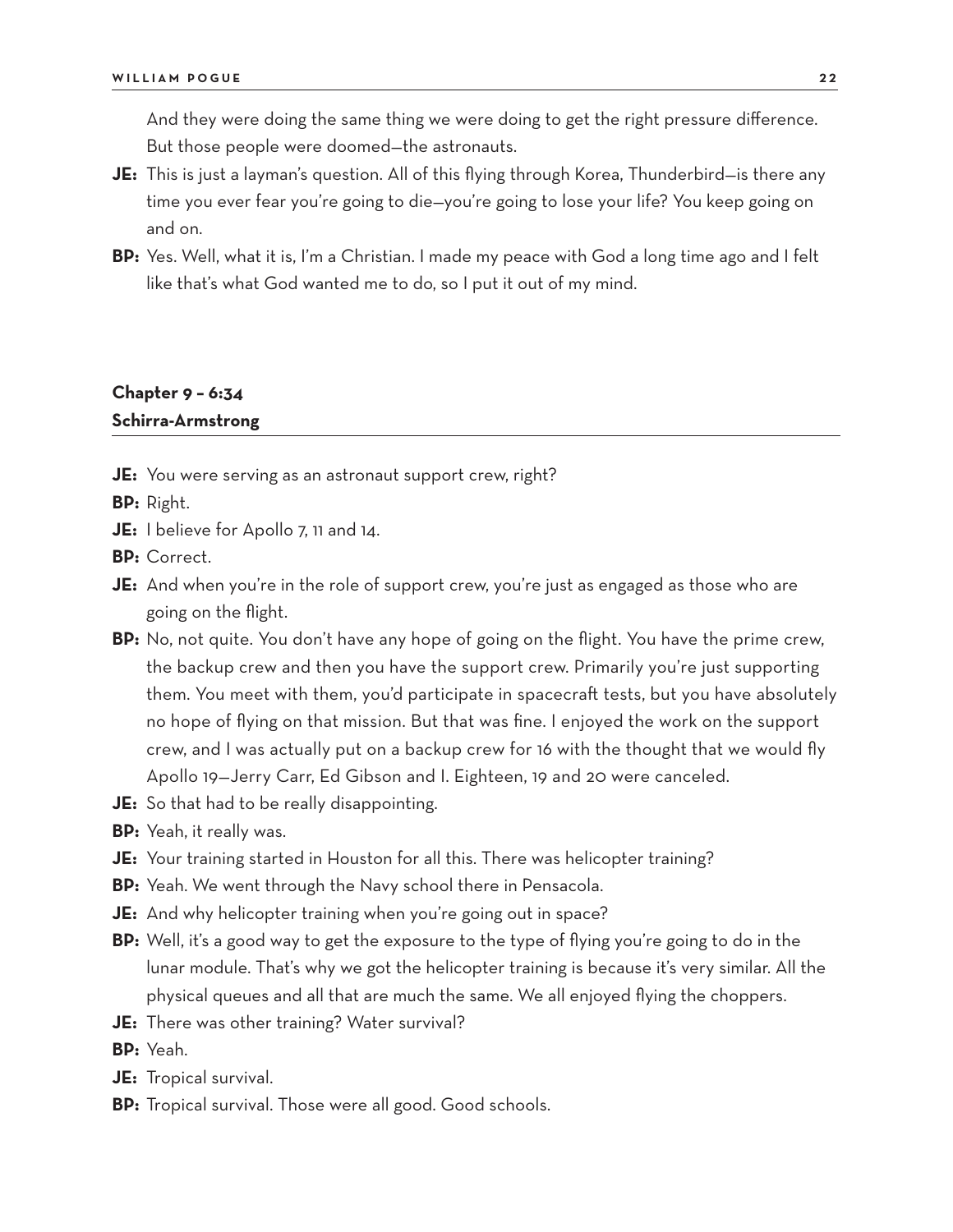**JE:** Now, you were around for the Apollo 7 launch?

**BP:** Yes.

**JE:** And Wally Schirra and Walt Cunningham. You got to know them.

**BP:** Yes.

- **JE:** Wally Schirra. What was he like?
- **BP:** He was a free spirit. He was really very comical. He was always pulling a joke on you. It's what he'd call a "gotcha". The time that I thought I had gotten him, it turned out that he had really pulled a sneaky one on me. This was right before the launch of Apollo 7. We had finished all of the training and everybody was kicked back and relaxed, and Wally said, "Bill, I've got a tennis court reserved in Melbourne. Let's go and have a game of tennis." And I said, "Well, Wally, I haven't played tennis since college." He says, "Oh, I tell you, it's a good day." It was a fall day. And he said, "You'll enjoy it." I said, "Okay." So Wally drove and I just sat there and we got to Melbourne and got rackets. So Wally started serving, and he started serving bullets. And I said, "Gosh." He just kept serving. After about ten minutes it suddenly dawned on me that he had gotten me again. He did not want to play tennis, he wanted to practice his serve and he needed somebody to return the balls and I was it. (Laughs)
- **JE:** (Chuckles) Maybe we got ahead of ourselves. You were assigned to Apollo 11. One of those working with you on Apollo 11 was Buzz Aldrin.
- **BP:** Yes.
- **JE:** And what about him? What kind of a person was he?
- **BP:** Well, he was brilliant, really. The only problem I had was he would be thinking about the problem, but he would still be talking to you. It was very confusing. Brilliant guy.
- **JE:** What did Buzz Aldrin mean in the space program? What had he done?
- **BP:** He had flown the Gemini. It was very similar to Mercury. They were just getting experience with space light, that's what it was.

**JE:** Right.

- **BP:** And getting experience in keeping the things working.
- **JE:** Which led to the first man on the moon and Neil Armstrong.

**BP:** Right.

**JE:** And you were him as well.

**BP:** Yes.

**JE:** Knew him.

**BP:** Yes.

- **JE:** Talk to us about him a little bit and his personality.
- **BP:** He's quiet. He's smart. Really competent. We shared a back fence near the space center. Our houses backed up to each other. He is very interesting to work with. We would go home every weekend. I would usually drive my Beetle.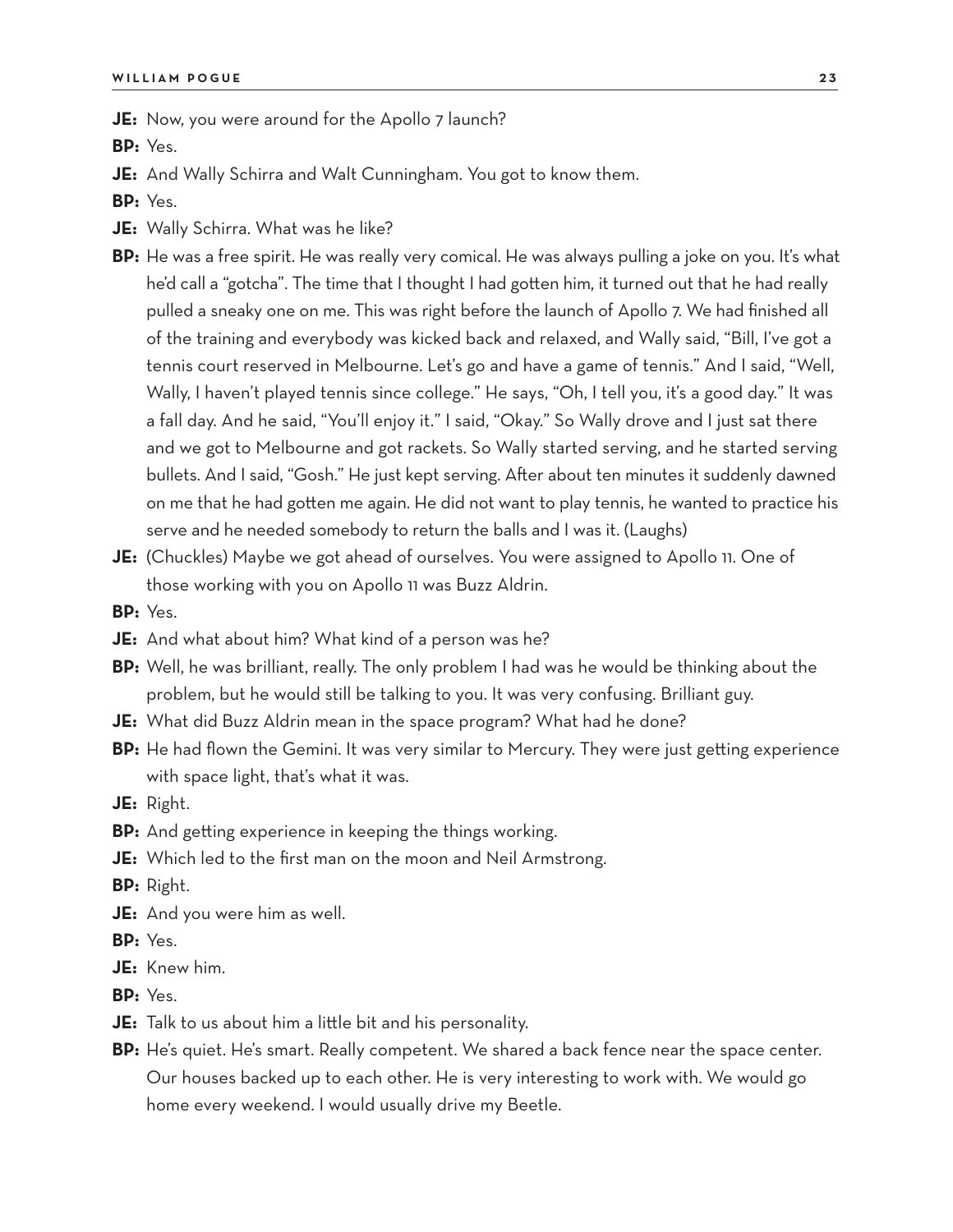- **JE:** Your Volkswagen.
- **BP:** Yes. Leave it at Ellington when we flew down to the Cape. And then I'd take him home. And he was under a lot of pressure.
- **JE:** What kind of pressure?
- **BP:** The pressure of the importance of the mission.
- **JE:** You're talking about before he had actually landed on the moon.
- **BP:** That's right.
- **JE:** The lead-up to it.
- **BP:** Correct. We would be flying along and he said, "Do you know what the zodiacal light is?" and I said, "Haven't the foggiest idea." He says, "I'll show you." So he did. He talked me through it and showed me the zodiacal light. That took about a half an hour just to go through that. It was about an hour and a half flight from Florida back to Texas.
- **JE:** What is a zodiacal light?
- **BP:** It is a light—you can see it right after sunset. The sun is still right below the horizon, but the light from the sun is going past the earth and there's dust here and there. The dust captures the light. When you can see that, that's called zodiacal light.
- **JE:** You were around him right up to the day he performed the landing on the moon. He felt tremendous pressure, as you talked about.
- **BP:** Yeah, he did.
- **JE:** Where were you when he landed on the moon?
- **BP:** I was at mission control.
- **JE:** And you experienced the elation, then, in mission control.
- **BP:** Yes.
- **JE:** When that was all happening.
- **BP:** Yes. Then I went home to watch the EVA's—the space walk.
- **JE:** Did you talk to him personally after this about his experience being on the moon?
- **BP:** No, I did not. They sent him to NASA headquarters as soon as they got through with the debriefing, maybe a couple of months or something like that. And he—he was made to feel like a captured trained ape. The only time I really had much to do with him, I had put a package together using Apollo photographs and he wanted to use it. They were resources-type stuff. I sent him the whole package, he used it, and then he called me up and thanked me. I won't say he was distant, but he knew that he occupied a historical position in the space program.
- **JE:** As a public, we never saw him come out and be a personality, so that matches what you're saying about him. When you were with him prior to the moon launch, was it real obvious wow, I understand why they selected him for this?
- **BP:** Yes. He had it.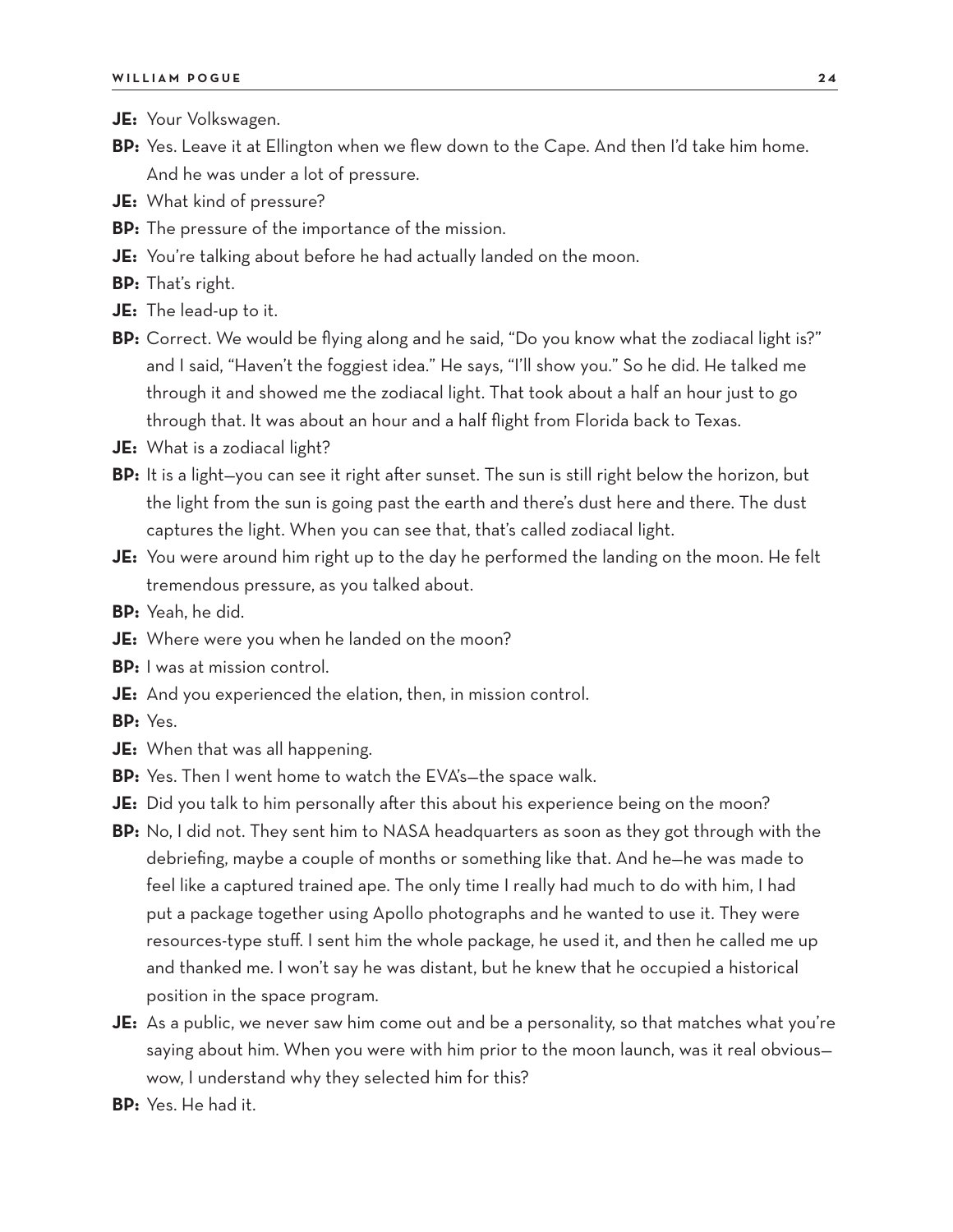**JE:** (Chuckles) **BP:** The right stuff. (Laughs) **JE:** Right.

### **Chapter 10 – 3:38 Skylab**

- **JE:** So you were on to Apollo 14 and then you transferred to Apollo 16?
- **BP:** Yes, backup crew.
- **JE:** You thought you were eventually going to move along and eventually fly Apollo and then there was a headline which stated….
- **BP:** 18, 19 and 20 were canceled.
- **JE:** How disappointing that had to be for you.
- **BP:** Yeah. We had just finished a week of geological survey in Mexico and Arizona. Fred Hayes was going to be the one that orbited the moon.
- **JE:** And so you were disappointed and you probably wondered, "What now?"
- **BP:** Well, that's it. About a week after this happened, Deke called Jerry and me and Ed Gibson—says, "Bill, you're not going to fly on Apollo. How would you like to fly on Skylab?" And we all said, "Yes! We'll take it. It's the only action left."
- **JE:** So then you began three years of training.
- **BP:** Yes. We were taught solar physics so we could operate the solar observatory. We knew just enough to stay out of trouble. Some of the equipment was hard to use in the observatory. I'll give you an example. We had a white light coronagraph. The corona is what you can see during time of solar eclipse. Okay? It's the only time you can see it because otherwise it's washed out by the branch of the sun. But when the moon comes right in front of the disk, you can take pictures of that corona. They started taking pictures of the corona in like 1830-something and the sum total accumulated pictures of the corona were something like 80 hours. But when you put your hand out and blot out the sun, then you can see the corona. It becomes visible. We learned an awful lot from those coronagraphs—the corona pictures.
- **JE:** Hmm.
- **BP:** In fact, we're still learning. The corona is important because it also gives us indications of changes in earth's weather. Here's the deal. It took over 20 years to fathom this out. As a matter of fact, there are ways to know when a mass ejection is going to occur. This is where tons, hundreds of tons, of hydrogen are blown off the surface of the sun.
- **JE:** Hmm.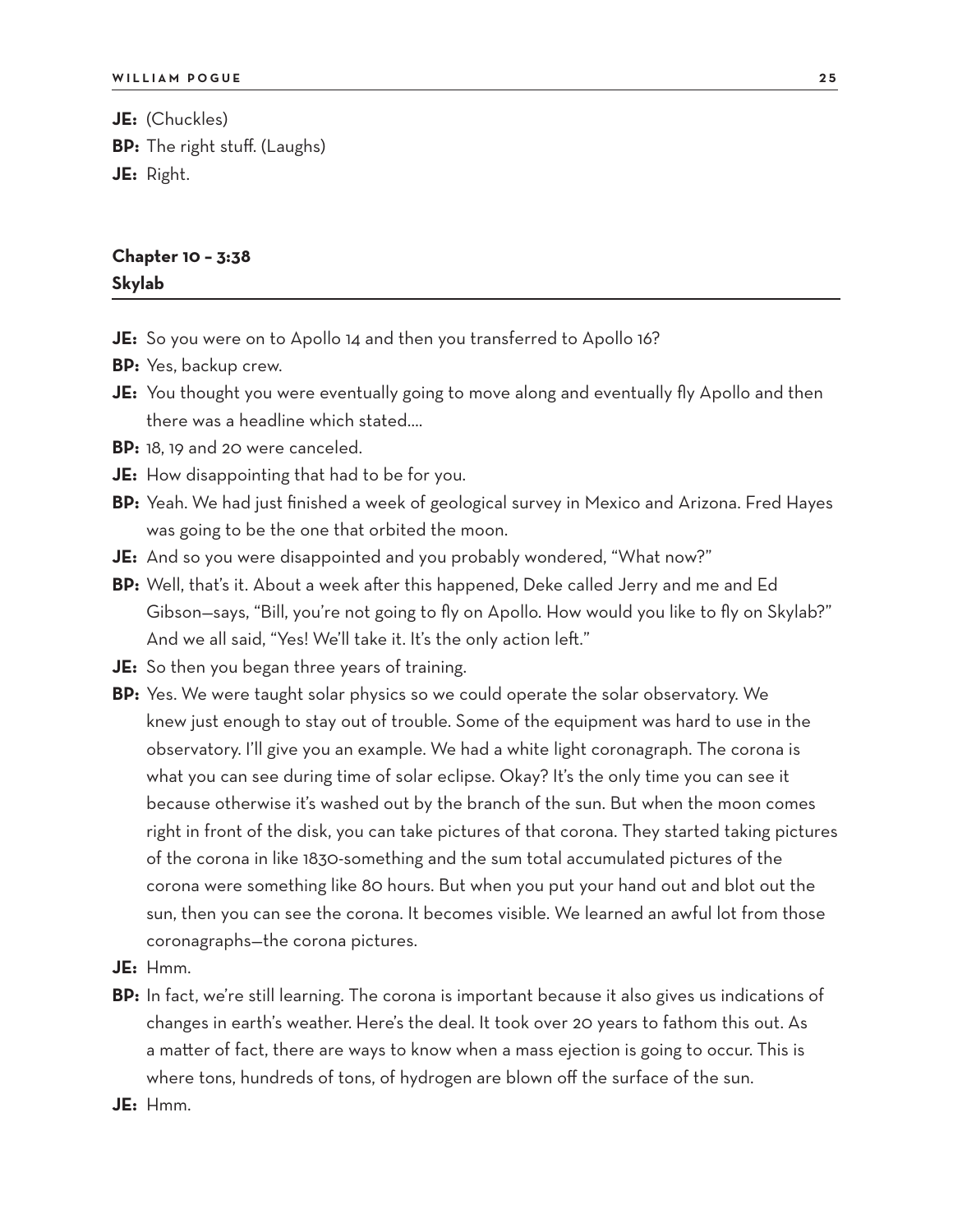- **BP:** As far as predicting the effect on earth, it was problematic. We just didn't know how to do it. But just about five years ago, I think, they finally noticed that when these coronal mass ejections occur that there would be a sort of a halo around the sun. If you can see that, then you know where it's coming. It's coming toward us. Otherwise, it's being spewed out into the solar system and you don't know where it's going to end up and then you can track it after a while…
- **JE:** Mm hmm.
- **BP:** And so forth. But the thing that was really important was that when they noticed that this sort of halo was generated, that meant you're looking down the gun barrel, and so that way they know when we have to pacify the satellites and protect them and make sure that you don't expose expensive equipment to this particular phenomenon, that was really a big breakthrough when they knew that it was coming. If you had people in space—not the best thing in the world—the fact is you can take automated satellites and you could pacify them—turn them off or whatever—so that it doesn't ruin the innards of the equipment, because that stuff is really nasty.

### **Chapter 11 – 2:37 The Pukes**

- **JE:** You did all this flying and you never got nauseated in space at all? Did you have any problems with that?
- **BP:** Yes, I did. They called me "lead ears." We were all sent to Pensacola and we spent time in that lab to see if you'd get sick. And so what they'd do is they'd put you in a rotating chair and they'd start turning the chair around increasing the rpm. I had done all this aerobatic flying and so forth, so they would keep spinning the chair up to the limit and I would have to moving my head touching little things here to try induce nausea. I got to the limit and never did get sick, yet on our flight, I was the only one that got sick. It's really hard to understand except that there's more to the accelerations than you really are aware of, apparently. They could have sent centrifuges and subjected us to 15 G's because that was real close to the limit of depressed trajectory or elevated trajectory. If you're being launched and you see this trend developing that's going to cause you to be too low or too high, you want to take some protective measures.
- **JE:** Like what?
- **BP:** Well, one thing would be a G suit. Anyway, the "early flight malaise" is what they finally ended up calling it or the "pukes" is what the astronauts call it. About half of the people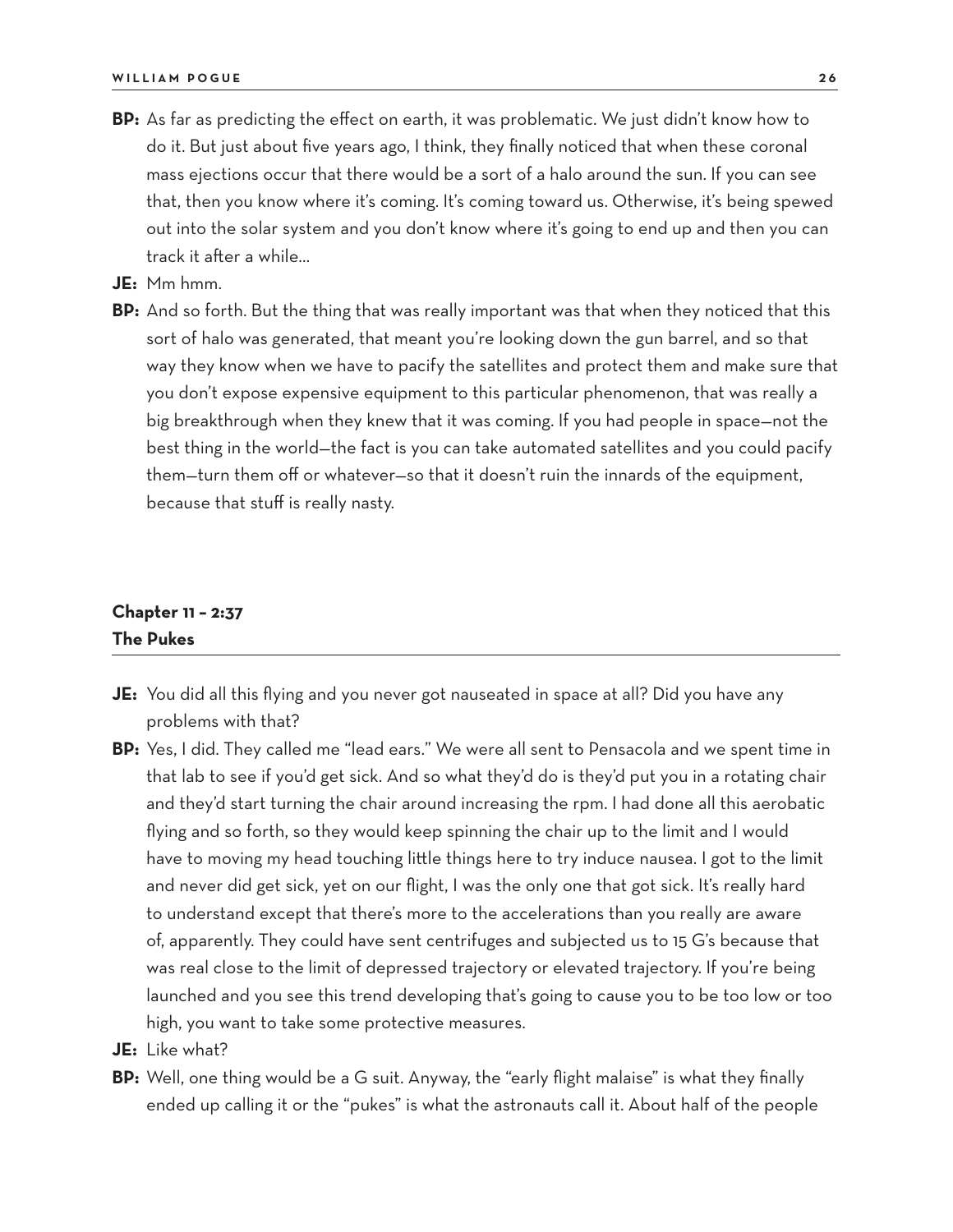who go up into space have bouts of nausea, but what is really strange is, after three days up there, you're immune.

**JE:** Hmm.

- **BP:** You're immune to that nausea. They still don't understand it.
- **JE:** That's got to be a horrible feeling, though, to be up there. You were in Skylab and you were nauseated.
- **BP:** I didn't think I was nauseated. I just all of a sudden threw up. That was it. If you want to see people move fast, tell them you think you're going to throw up and it'll get you a barf bag real fast.
- **JE:** Can you buy life insurance as an astronaut?
- **BP:** When I was still training, I saw this ad in the paper about life insurance, so I called this tollfree number. I said "I'm interested in getting one of those million-dollar policies." He said, "What kind of business are you in?" (Chuckles) So I told him and he just, "Aww. Ha ha ha." He thought that was funny. He was still laughing when I hung up. (Chuckles) But we were covered with a million-dollar policy by the makers of the spacecraft.

#### **Chapter 12 – 6:48 Skylab 4**

**JE:** So then you went up-Skylab 4. Before the launch, are you nervous?

- **BP:** I didn't think I was too nervous, but... in the first place, I didn't think we were going to go. We had so much trouble with the booster. It seemed to me to be a low probability that we were going to make the launch because we'd had so much trouble with this booster. It wasn't until they said, "Thirty seconds and counting," that I thought, "Hey, we've got a good chance of going." When those engines light off, that's really loud. Then you have the vibration and then you have the accelerations caused by the maneuvering of the engines. My job was to read out of the computer our velocity and our altitude, and then I had a graph chart and I was supposed to make sure that we weren't getting too high or too low. Very quickly I learned I could read the computer screen, but I couldn't go in to use the graph because of…
- **JE:** Shaking so much…
- **BP:** Shaking so much. And so I said, Well, I'll just put the checklist on my chest. If the engines stop, then we'll do whatever's called for."
- **JE:** Finally, you're getting into zero gravity?
- **BP:** Well, yes.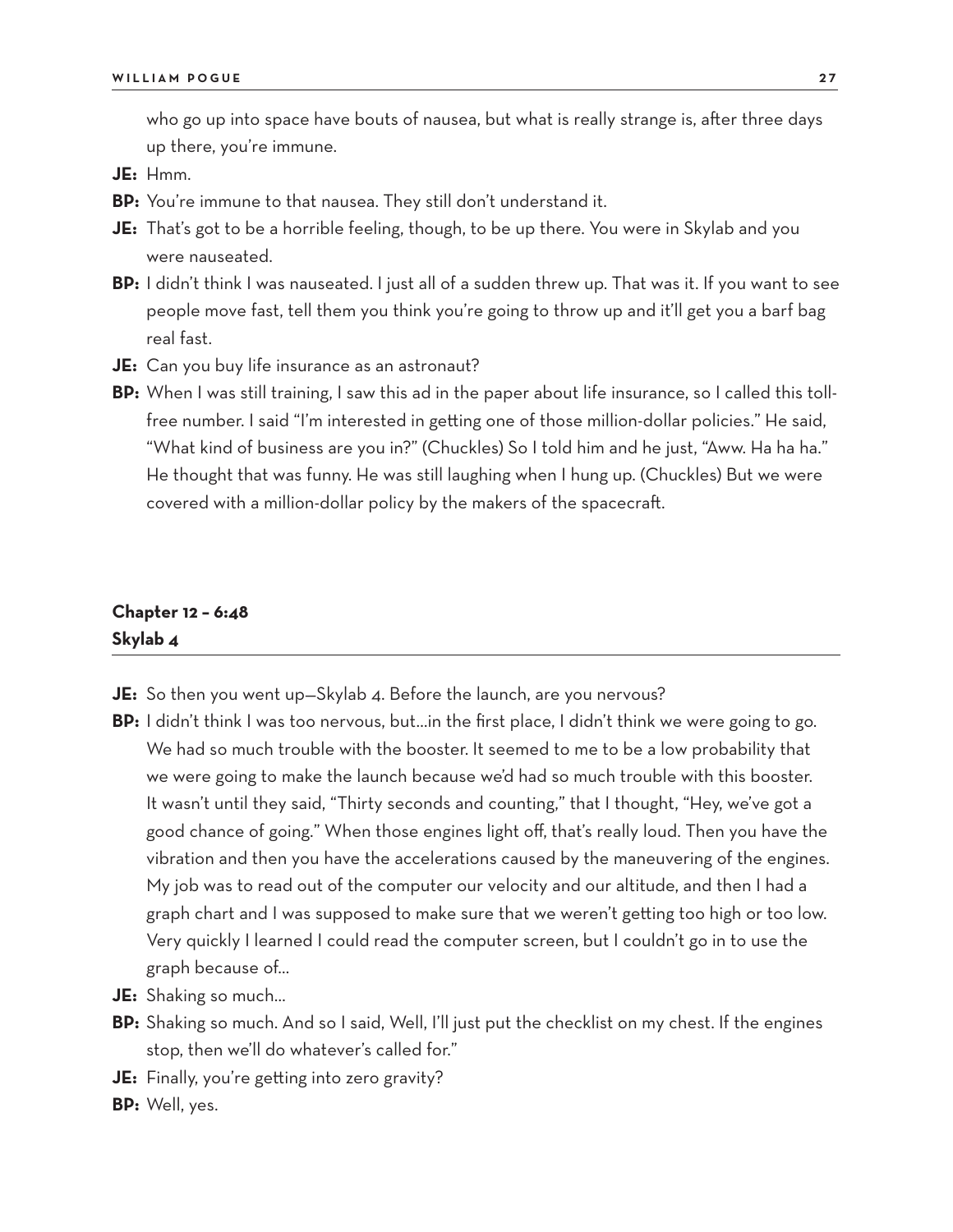**JE:** Then everything is quiet?

**BP:** Right.

**JE:** Is it just a floating sensation? Tell us about that.

**BP:** Well, it's really weird. I got a kind of strange feeling in my head. Now, I don't know what that was. Now, the stop stage is a nice smooth ride, but when you're down—until you get to above about 50,000 feet, it's still pretty rough.

- **JE:** Wasn't that ever simulated before your flights so that you knew that?
- **BP:** No, they had a sort of simulation of it with the audio system in the simulator, but it's not anywhere close to the real thing.
- **JE:** How long does it take, then, for you to get to that peaceful part of the flight?
- **BP:** Probably about three minutes.
- **JE:** You remember your first view of the earth's horizon?
- **BP:** Yeah, I can see the horizon. I was really surprised how thin that atmospheric band is. It's really very thin.
- **JE:** It had to be a thrill to see that.
- **BP:** Oh, yeah. After about two or three days, you get used to it. I mean, it's no longer novel. The next big experience you had is when you go out on a spacewalk.
- **JE:** Part of the longest manned flight—four days, one hour and 15 minutes, but who's counting?
- **BP:** That's right.
- **JE:** Who were you accompanied by out there?
- **BP:** Jerry Carr was the commander and Ed Gibson was the scientist pilot.
- **JE:** You completed 56 experiments…
- **BP:** I lost track.
- **JE:** Twenty-six science demonstrations…
- **BP:** Okay.
- **JE:** Fifteen subsystem detailed objectives, 13 student investigations and you made 1,214 revolutions of the earth.
- **BP:** Yeah.
- **JE:** Is there any piece of knowledge that you discovered?
- **BP:** Well, the solar physics—the studies of the sun, I think, probably contributed more than anything else. Again, we couldn't study the corona until we got out into space. There are other things to look at, but that was the outstanding experience. The student experiments were interesting. I forget how many we had, but there were quite a few of them. You're not talking about the zodiacal light earlier. But there's also a phenomenon that occurs if you look at a spot 60 degrees ahead of the earth and 60 degrees behind the earth, there's a—I call it a space parking lot because of the effect of three bodies—the spacecraft, the earth, and then you have the attraction at these points. If you put something there, gravitational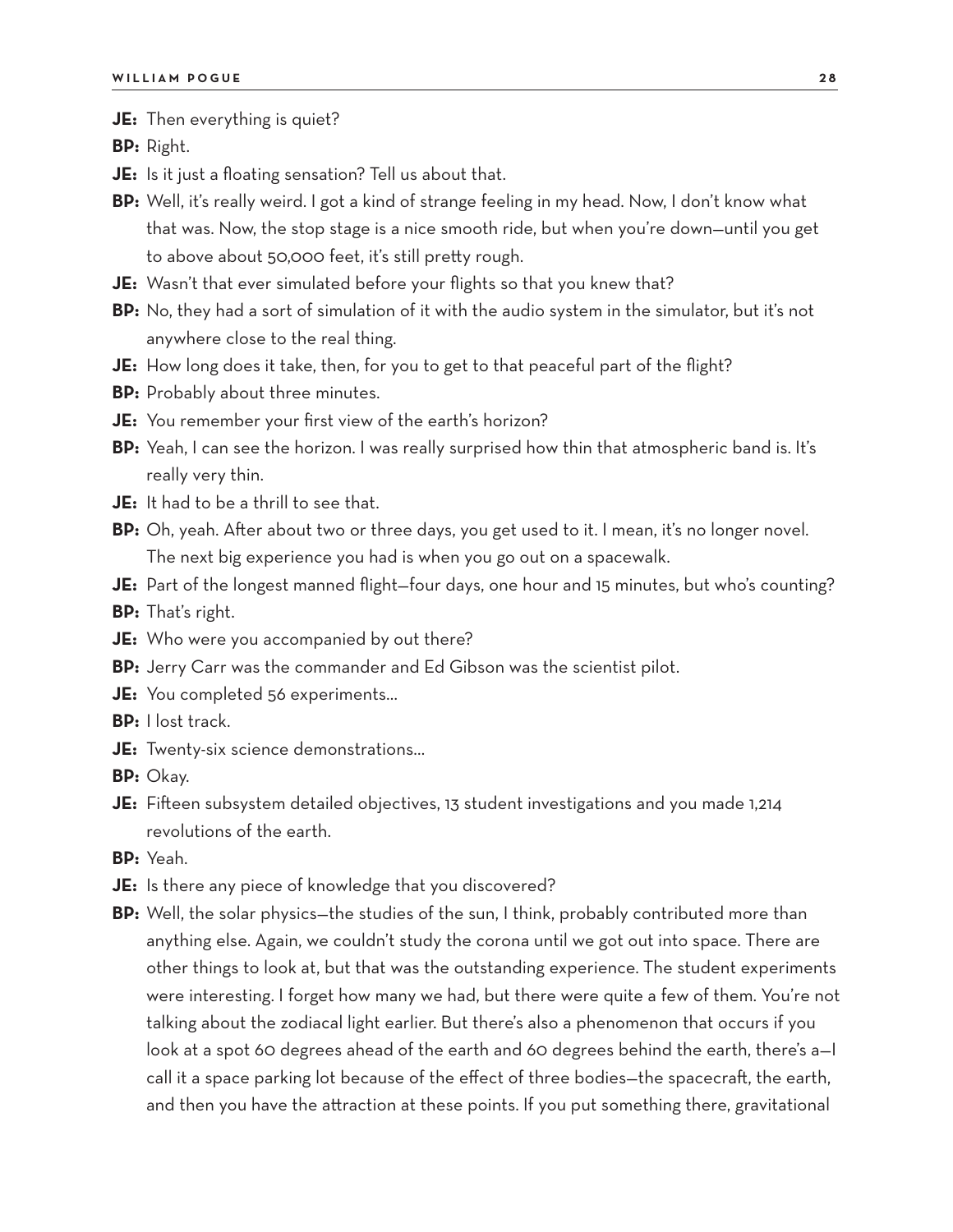forces are such that it'll stay there. They've not documented it in earth orbit, but they have been able to do this at Jupiter, because Jupiter's a lot bigger. It's kind of hard to explain, but it's interesting.

- **JE:** Did space affect your body measurement?
- **BP:** Yes. The first three days you go through an adaptation period. Your torso length increases two inches. You lose three pounds.
- **JE:** So what you do is you grow taller and you lose weight.
- **BP:** That's correct.
- **JE:** (Chuckles)
- **BP:** They didn't know this. We did the first full set of body measurements on Skylab 4. They called us up about two to three days later and said, "You guys have grown over two inches in height." That was all well and good, but our suits were custom-fitted at Dover, Delaware, in 1G and when you get that extra height, it has an effect on you. We had grown but the suits had not. It makes the suit fit bad.
- **JE:** Do you think the Skylab missions were as important as moon landing missions?
- **BP:** Probably more. It was new knowledge.
- **JE:** It's all this knowledge you were able to gain from Skylab that obviously landing on the moon did not. Our mission there was just to land on the moon.
- **BP:** Well, they did a lot more than that, but I had occasion once to guide a visiting group of senators from Egypt. This was before the first lunar landing. And this one lady, senator, pulled me over to the side and says, "You've got to get to the moon and land first before the Russians." She said, "If you don't do that, we'll never hear the end of it." I had never even thought about that. There's a lot of value in the prestige that you generate by doing these things.
- **JE:** Eighty-four days in Skylab. Does that get trying? Do you say, "I've got to get out of here?"
- **BP:** No. They take care of that because they keep you so busy. They scheduled us at a higher rate than they did the other crews. They gave us the task to perform that the other crews had achieved at the end of, say, two months. So, they started us out at the same pace that those other people had achieved at the end of two months.
- **JE:** And why is that?
- **BP:** It was a stupid mistake is what it was. The flight activities officer is the person that does this and they schedule your activities. But we didn't have a chance to grow into the role, so to speak. It was six weeks before they discovered that they had started us out at an unachievable rate.
- **JE:** Yet you achieved it, for the most part?
- **BP:** Well, we had made mistakes, but if they hadn't done that—if they had let us grow into the role—you had to learn to walk before you run.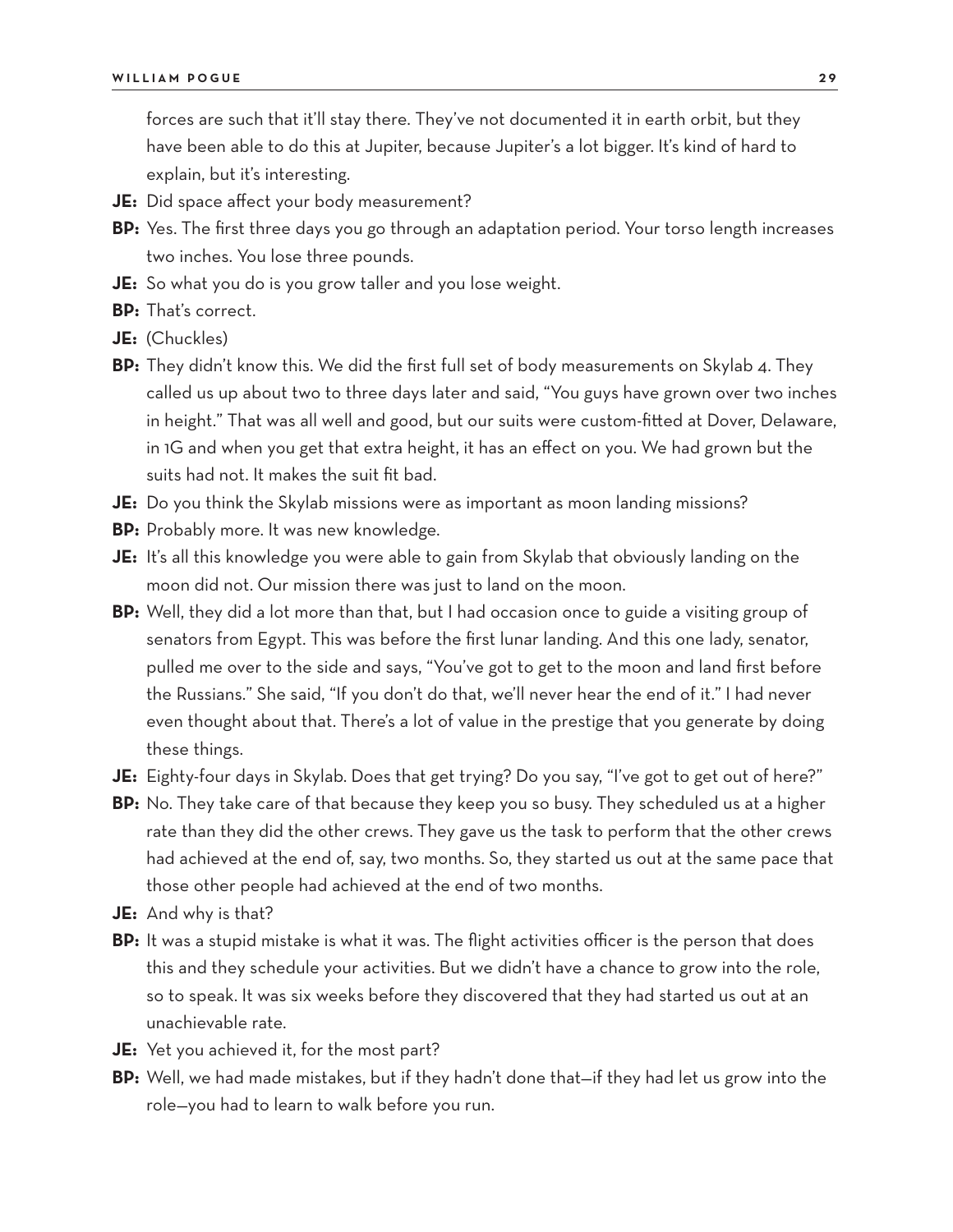#### **Chapter 13 – 5:44 Spacewalk**

- **JE:** So, you go out on the space walk. You logged 13 hours, 31 minutes and 2 EVAs outside the orbital workshop. What's it like to be out there like that?
- **BP:** Well, it's really a lot of fun as long as you have the right equipment—hand holds and whatever. What you don't want to do is give somebody a job to do where they're not properly restrained. But if you have trained properly—and the water tank is really a great place to train. It's called a neutral buoyancy facility. You can do a timeline development in that water tank and it will be very close to what you'll achieve in space.
- **JE:** What was your mission during the spacewalk?
- **BP:** I had to take pictures of the sun on one spacewalk. That was easy because it was automatic. Once I got it pointed in the right direction, I'd just throw the switch and it does its own thing. I was able to help Jerry Carr because he was having a real time of it. He just didn't have the right body restraints so, finally, I worked my way out to where he was. I put my shoes in his foot restraints and I put his legs under my armpits. I was able to hold him and balance the forces so he could get his work done.
- **JE:** This is why you're in the spacewalk.
- **BP:** Yeah.
- **JE:** (Chuckles)
- **BP:** But we were learning a lot.
- **JE:** I'm sure you've been asked the question. What if something happens so that your tether to the Skylab was broken and you were floating off? What would happen?
- **BP:** Well, if you believe in the physics of the orbit—if you floated off, 180 degrees later, you'd come back. No one tried that.
- **JE:** (Chuckles)
- **BP:** And I wouldn't try it. But if you work out the orbital physics, you would come back.
- **JE:** Hoping you could grab on to Skylab, then…
- **BP:** Yeah.
- **JE:** When you come back.
- **BP:** They'd even talked about having lassos and all kinds of stuff.
- **JE:** Yeah. Hot or cold? The temperatures vary?
- **BP:** Plus 250 to minus 250—Fahrenheit.
- **JE:** You were in your suit, obviously.
- **BP:** Yes.
- **JE:** Everything would be adjusted for you. What temperature were you experiencing?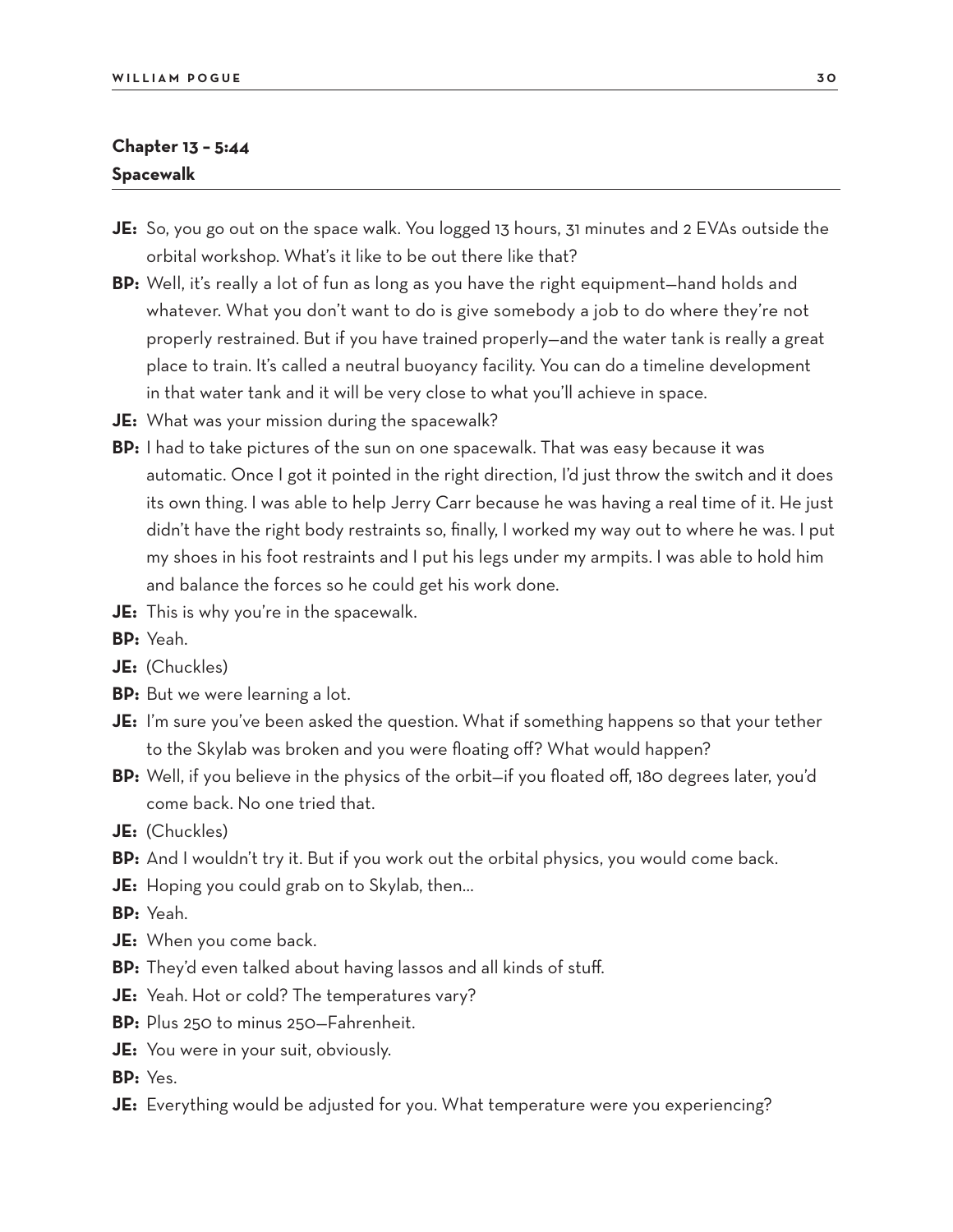- **BP:** Well, we had a control right down by our belly button which controlled the water pump. The water was cold. Of course, you want to have that because you had to remove metabolic heat generated while you're active. Now, you go on the dark side and you don't have anything to do, then you start getting cold. So, you can control the flow of water in your liquid cooled garment. That works fine.
- **JE:** Back to that moment out there. You were thinking, "Here I am floating outside the Skylab and I'm this kid from Oklahoma."
- **BP:** Yeah. You just consider yourself really lucky to be able to do that and experience the sensations of the weightless environment.
- **JE:** We're all interested in UFOs—Unidentified Flying Objects. There were probably things you saw that were unidentified at some point but no reason to believe that it was somebody from outer space or from Mars hovering around?

**BP:** Yeah, I'm a skeptic. I don't believe in UFOs.

- **JE:** You don't think there's another life out there in space?
- **BP:** Well, I didn't see any. That doesn't mean there is not. Now, Gordon Cooper, who is also from Oklahoma, went to his grave believing in UFOs. I don't know exactly why. I think it was a strongly emotional feeling that he had, but anyway, I didn't see any evidence.
- **JE:** So then you head home. Did you take a little spin around, look back at Skylab before you jettisoned to earth?
- **BP:** As a matter of fact, I took about 100 pictures of Skylab as we went over the top. The engineers wanted the photo documentation, so we had pretty good documentation.
- **JE:** What do you think the greatest contribution is as a result of Skylab?
- **BP:** The greatest contribution was increased understanding of the sun. They didn't know much about the sun. They thought that ultraviolet energy was homogeneously scattered around the sun and it's not. There are hot spots and cold spots. We learned a lot from the solar physics experiments.
- **JE:** The greatest contribution of the space program would be what?
- **BP:** The inspiration that it gives to other people.
- **JE:** How's that?
- **BP:** In other words, it's the wonder of it all. Being able to exist in a weightless environment. It takes a lot of good planning, but you can work fine. People, I guess, are jaded now, but during the earlier part of the manned space flight, people were really fascinated with it.
- **JE:** You had direct visual observations from space.
- **BP:** Yeah.
- **JE:** Were there benefits from being able to be up there and actually see? Making observations?
- **BP:** Yes. In fact, it was called Visual Observations Program—Vis Ops. It was a lot of fun, really. What we did is, sometimes we were actually observing things on earth. The people that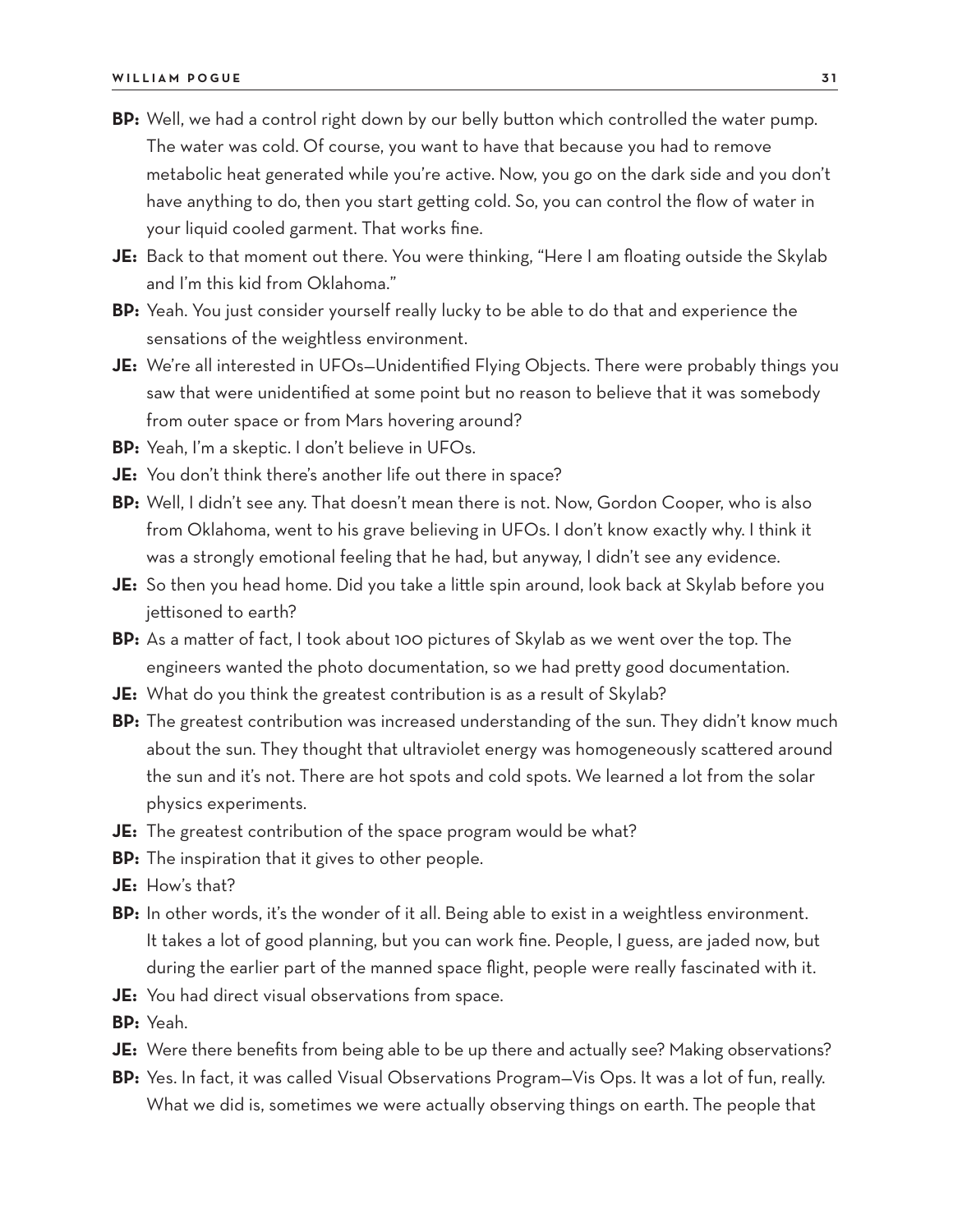flew on Skylab had the valuable experience of being up there for an extended period of time and they could come up with deductions that were pretty good.

- **JE:** Medical care—benefitted from the space program?
- **BP:** Oh, yeah.
- **JE:** How's that?
- **BP:** Well, automated monitoring physiology. That was an advantage. One of the things that has really profited from space exploration has been people with artificial limbs. These people that have lost limbs and more, they've benefitted greatly from that.

## **Chapter 14 – 4:25 Bathroom in Space**

- **JE:** You're a great writer. You wrote your own story, a space tribute in 2003. And in 1991, the book was *How Do You Go to the Bathroom in Space*? So, I supposed with all these questions I should ask you, so how do you go to the bathroom in space? (Chuckles)
- **BP:** (Laughs) Well, yes, that's what everyone wants to ask. For urination we had a cup-sort-of thing and air was drawn into that cup, then you urinated into the cup and it put it down through a centrifuge and put it into a urine bag. Now, that's for number one. For number two, we had on Skylab—the system in the shuttle operated very similarly. You had a fecal bag which you put on yourself. You put this fecal bag in this commode, air was drawn into that, so we used air like you use water in normal toiletry. This worked fine as long as you remembered to turn on the fan.
- **JE:** Yes.
- **BP:** The shuttle had more trouble than we did. For about five years, they had to carry fecal bags and if they wanted to extend the mission, they had to have enough fecal bags for each person. That's what dictated what length of time they could extend the mission.
- **JE:** Now I'm thinking about the food. Is the food tasty? Is it bland?
- **BP:** That's a good question. First it was bland. Pete Conrad, the commander of the first Skylab mission, he came down and he really read them the Riot Act. He said, "That food is terrible!" They sent up pepper and salt with the second Skylab crew, which that didn't do anything but pollute the air. By the time we got ready to go, we had salt dispensers which were light, little hypodermic syringes, so we could squirt salt water. We had liquid pepper which was oil based. It was really good. And we had hot sauce. I can't remember all we had, but we had a range of condiments. The food, I thought, was excellent. The condiments made that so. We enjoyed meal time.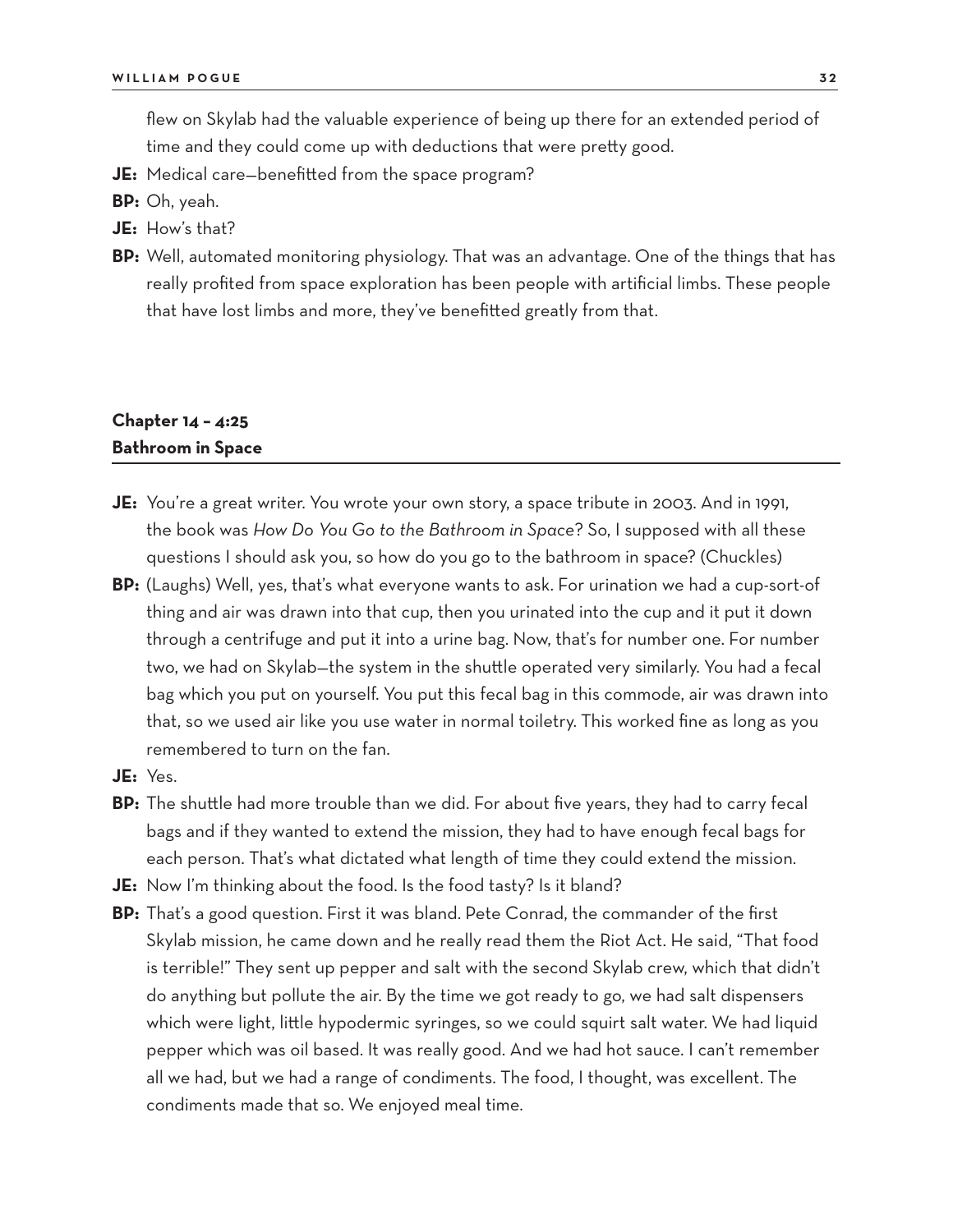- **JE:** Here we are, August 8th, 2012, and just a few days ago, "Curiosity: The Rover Lands Safely on Mars." First of all, you had to be excited to see that happen.
- **BP:** Oh, yeah. I was really pulling for the GPL. Those poor guys. They've been laboring in the shadow of the loss of two spacecraft vendors.
- **JE:** There's been a lot of criticism of NASA that it maybe just become a bureaucracy, wasn't capable of matching some of the great things you astronauts did, but they are looking for evidence of life, at least one time on Mars. What's leading us to believe there's a possibility of life there?
- **BP:** Well, mainly because that's where life started one earth—in the sea. It's really interesting and intriguing to work with this. If you look at pictures of Mars, I mean, you'd have to be dope not to think that one time there was a lot of water there. Because it washes. Air, erosion does not hack it. But anyway, the idea is that if there was ever life there, there had to be water. But I'll leave that to the people that study that sort of thing. One theory is that within 20 degrees of the equator, north and south, probably is a lot of water bound up in ice. Ice in real cold temperatures is pretty stable. I've even heard some theories that life developed on Mars before it developed on Earth. I don't think I buy that, but that's okay.
- **JE:** Landing on Mars now, that has to be euphoric for NASA and brings it back into the main mindset of Americans.
- **BP:** It's an outstanding feat.
- **JE:** Right. For the future of space exploration, I suppose there was a time there we wondered if they were going to continue. What do you see here in 2012?
- **BP:** Well, right now, the whole space program has been sabotaged by the White House. Giving things away? I mean, to the Egyptian senator, this is great prestige to be able to pull off these technological feats. But what has happened is we've lost the cadre, the nucleus of people. And you don't get that back very easily. That's what bothers me.
- **JE:** And now with the fight over money and so forth, what's it going to take? Another JKF to come out and re-energize this?
- **BP:** Yeah, someone like that.

# **Chapter 15 – 2:07 Advice to Students**

**JE:** Your advice for young people, young minds interested in the space program? What do you generally say? I know you speak in schools and you're out. What do you tell these young minds?